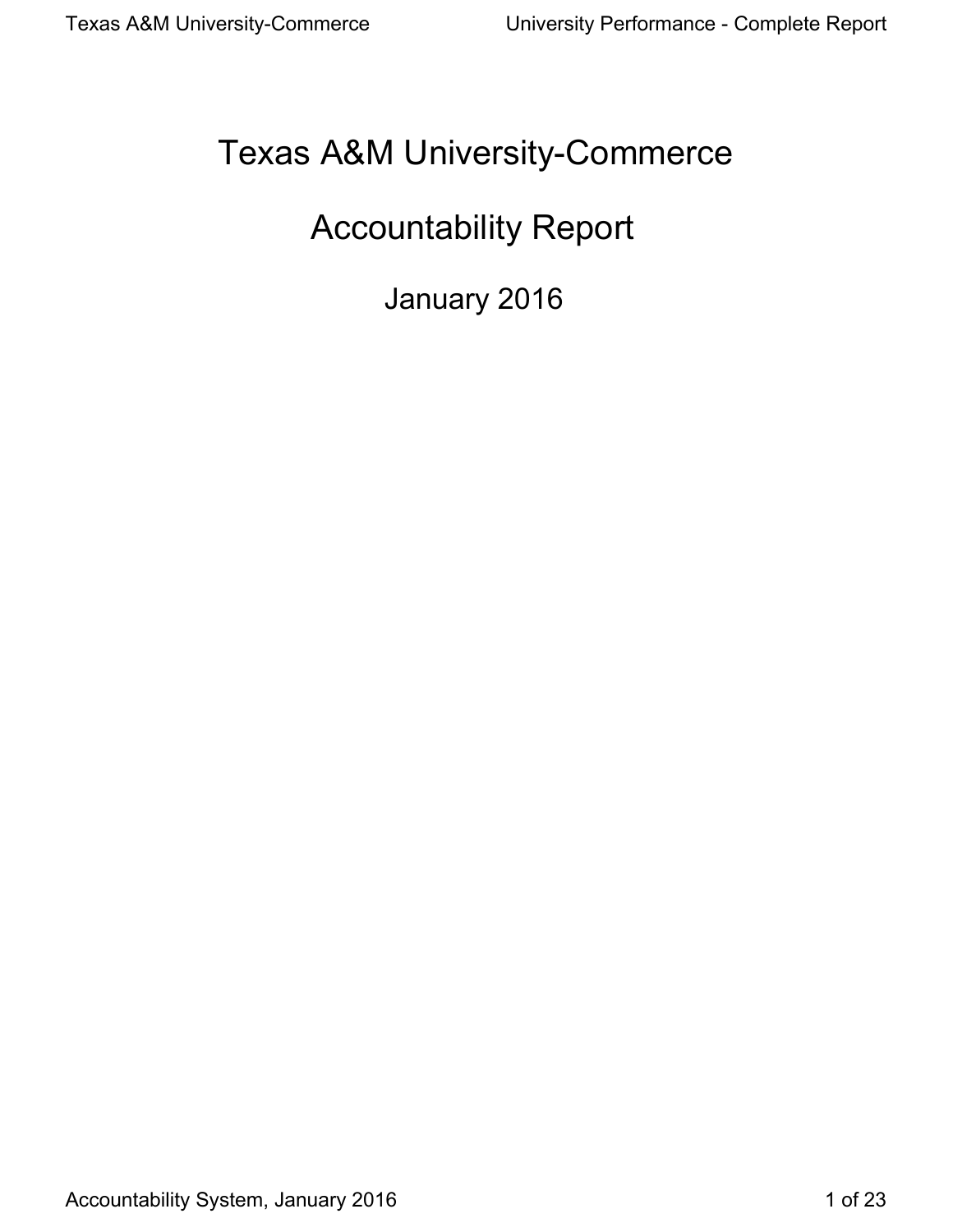## **Participation - Key Measures**



### The difference between the two is attributed to the large number of online, out-of-state students who do not count for state funding.

### **Participation - Contextual Measures**

|                                                                                                                                   | <b>Fall 2000</b> | <b>Fall 2014</b> | <b>Fall 2015</b> | <b>Point Change</b><br><b>Fall 2000 to</b><br><b>Fall 2015</b> |
|-----------------------------------------------------------------------------------------------------------------------------------|------------------|------------------|------------------|----------------------------------------------------------------|
| 3. First-time undergraduates from Texas top 10% and Texas top 11-25%<br>Students in Texas top 10%<br>Students in Texas top 11-25% | 7.5%<br>N/A      | 11.3%<br>22.5%   | 10.8%<br>21.3%   | 3.3<br>N/A                                                     |
| 4. First-time entering applicants accepted                                                                                        | 88.0%            | 67.7%            | 74.0%            | $-14.0$                                                        |
| 5. First-time accepted, enrolled                                                                                                  | 48.8%            | 33.7%            | 32.4%            | $-16.4$                                                        |

Additional applicant data is available at: http://www.txhighereddata.org/AppAccEnrInfo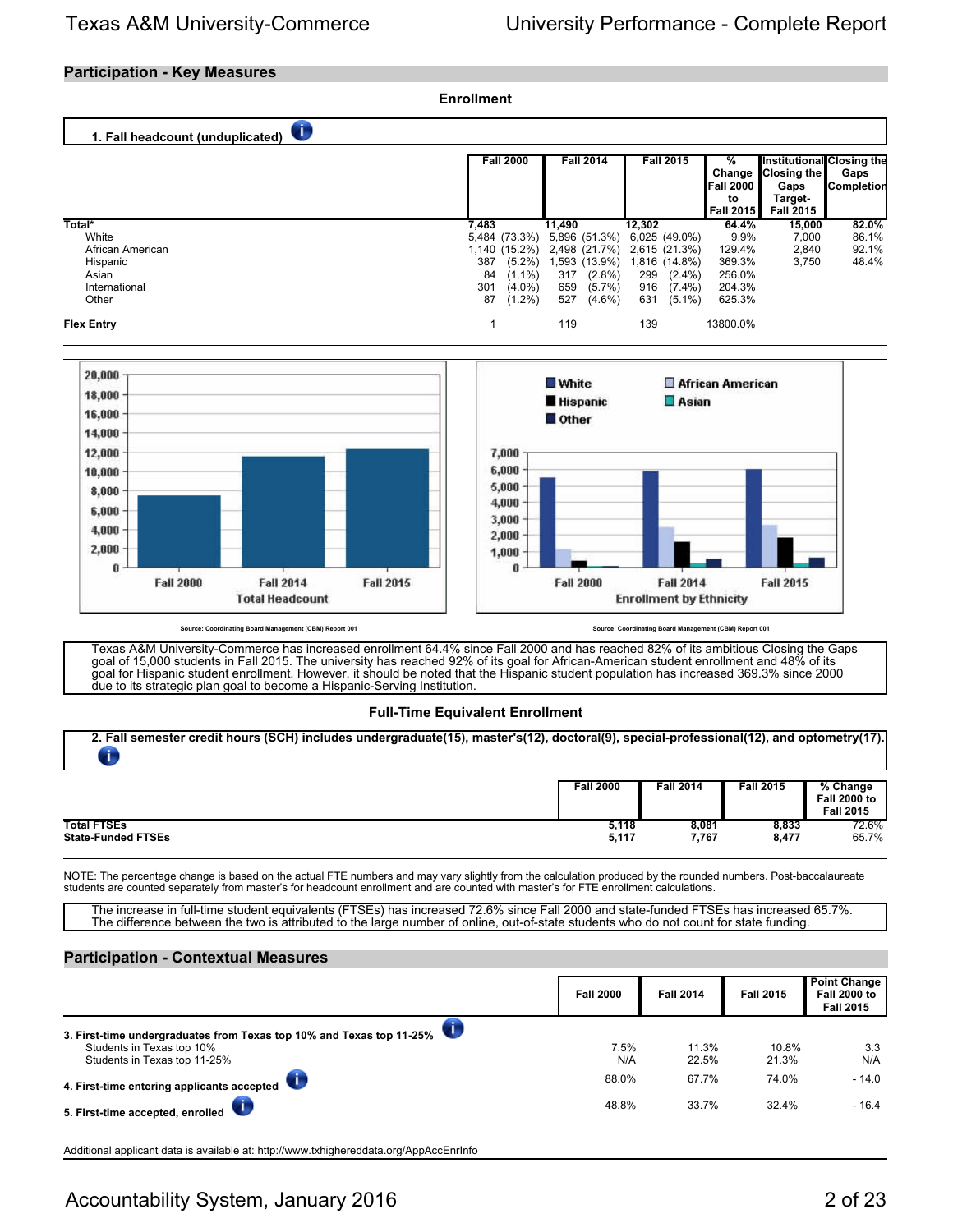|                                                                        | FY 2000 | FY 2013 | FY 2014 | <b>Point Change</b><br>FY 2000 to<br>FY 2014 |
|------------------------------------------------------------------------|---------|---------|---------|----------------------------------------------|
| 6. Racial and ethnic composition of Texas public high school graduates |         |         |         |                                              |
| White                                                                  | 51.5%   | 34.7%   | 34.2%   | $-17.3$                                      |
| African American                                                       | 12.9%   | 12.9%   | 12.6%   | $-0.3$                                       |
| Hispanic                                                               | 32.1%   | 46.4%   | 46.8%   | 14.7                                         |
| Asian                                                                  | 3.2%    | 4.0%    | 4.2%    | 1.0                                          |
| Other                                                                  | 0.3%    | 2.1%    | 2.2%    | 1.9                                          |

## **UG Students by SCH taken at 2-year colleges**

| 7. UG Students by SCH taken at 2-year colleges |                                     | Ü          |                                     |            |                                     |             |                                                   |
|------------------------------------------------|-------------------------------------|------------|-------------------------------------|------------|-------------------------------------|-------------|---------------------------------------------------|
|                                                | <b>Fall 2000</b>                    |            | <b>Fall 2014</b>                    |            | <b>Fall 2015</b>                    |             | <b>Point</b>                                      |
|                                                | <b>Fall UG</b><br><b>Enrollment</b> | Rate       | <b>Fall UG</b><br><b>Enrollment</b> | Rate       | <b>Fall UG</b><br><b>Enrollment</b> | Rate        | Change<br><b>Fall 2000 to</b><br><b>Fall 2015</b> |
| <b>UG Students</b>                             | 4,314                               | $(100\%)$  | 7,148                               | $(100\%)$  | 7,642                               | $(100\%)$   |                                                   |
| 0-12 hours                                     | 1,046                               | (24.2%)    | 1,145                               | $(16.0\%)$ | 1,189                               | $(15.6\%)$  | - 8.6                                             |
| <b>13-24 hours</b>                             | 335                                 | (7.8%)     | 669                                 | $(9.4\%)$  | 696                                 | $(9.1\%)$   | 1.3                                               |
| <b>25-29 hours</b>                             | 116                                 | (2.7%)     | 200                                 | $(2.8\%)$  | 216                                 | (2.8% )     | 0.1                                               |
| <b>30-42 hours</b>                             | 246                                 | (5.7%)     | 498                                 | $(7.0\%)$  | 542                                 | $(7.1\%)$   | 1.4                                               |
| 43-59 hours                                    | 337                                 | (7.8%)     | 608                                 | $(8.5\%)$  | 672                                 | $(8.8\%)$   | 1.0                                               |
| 60-66 hours                                    | 195                                 | $(4.5\%)$  | 436                                 | $(6.1\%)$  | 423                                 | $(5.5\%)$   | 1.0                                               |
| 67+ hours                                      | 630                                 | (14.6%)    | 1,212                               | $(17.0\%)$ | 1,232                               | $(16.1\%)$  | 1.5                                               |
| All Students with SCH at TX 2-Yr<br>college    | 2,905                               | (67.3%)    | 4,768                               | (66.7%)    | 4,970                               | $(65.0\% )$ | $-2.3$                                            |
| <b>Awarded Core</b>                            | 0                                   | $(0.0\%)$  | 306                                 | $(4.3\%)$  | 282                                 | $(3.7\%)$   | 3.7                                               |
| <b>Associate Degree</b>                        | 454                                 | $(10.5\%)$ | 1,501                               | $(21.0\%)$ | 1,623                               | $(21.2\%)$  | 10.7                                              |

For data about SCHs taken for dual credit by institution, go to [http://www.txhighereddata.org/DualCreditData.](http://www.txhighereddata.org/DualCreditData)

|                                                                                                                                                       | <b>Fall 2000</b>          | <b>Fall 2014</b>          | <b>Fall 2015</b>          | %/Point Change<br><b>Fall 2000 to</b><br><b>Fall 2015</b> |
|-------------------------------------------------------------------------------------------------------------------------------------------------------|---------------------------|---------------------------|---------------------------|-----------------------------------------------------------|
| 8. Semester credit hours<br>Total undergraduate semester credit hours<br>Total graduate semester credit hours<br>Percentage graduate SCH to total SCH | 57.277<br>15.190<br>21.0% | 87.461<br>26.061<br>23.0% | 92,593<br>31,006<br>25.1% | 61.7%<br>104.1%<br>4.1                                    |

The continued increase in the number and percentage of transfer students reflects the large population of community college students in our region, as well as marketing and recruiting in that sector.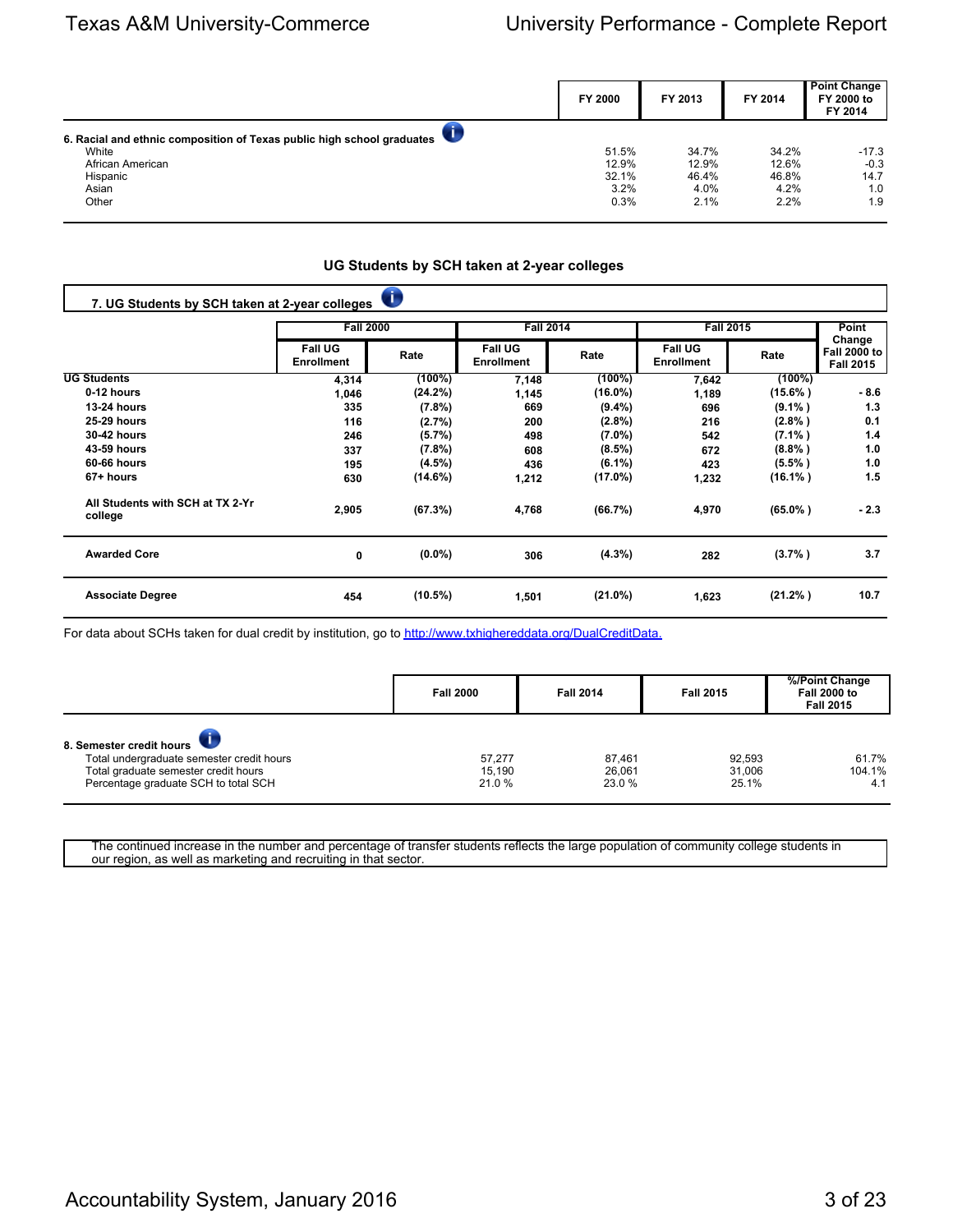**Accountability System** 



#### **Participation - Out-of-State Peers**

**Out-of-state peer data is from the Fall 2014 IPEDS report and may not match accountability data because of differences in the source of the data. Accountability measures are primarily derived from institutional data sent to the CB for CBM reports. Data reported on this out-of-state peer link is obtained from the IPEDS system of institutional reporting to the federal government. Data differences may result from different reporting periods and different definitions for the data elements.**

| <b>Options</b>                                    |
|---------------------------------------------------|
| <b>Return to the Participation Page</b>           |
| <b>Download Excel Version</b>                     |
| <b>Out-of-State Peer Measures and Definitions</b> |

**Higher Education** 

**Texas A&M University-Commerce Doctoral Group Out-of-State Peers Institution's Out-of-State Peers East Tennessee State University Eastern Michigan University Idaho State University The University of West Florida University of North Carolina at Greensboro Headcount Enrollment** Headcount enrolled for credit, disaggregated by race/ethnicity. **Total** 12,111 14,434 22,401 13,429 12,602 18,647 13,429 12,602 18,647 White 6,170 11,967 14,859 9,640 8,413 10,370 African American 2,422 860 4,059 156 1,535 4,558 Hispanic 1,684 1,684 290 830 1,122 1,052 1,128 1,128 Asian 348 241 580 207 401 793 Other 1,487 1,076 2,073 2,304 1,201 1,798 **Full-Time Equivalent Enrollment** Full-time equivalent for the institution. The full-time equivalent of part-time enrollment is estimated by multiplying the part-time enrollment by factors that vary by control and level of institution and level of student.

**Total** 8,794 12,565 17,332 10,418 9,757 15,859 15,859

### **Fall 2015 Enrollment Detail - Texas A&M University-Commerce**

## **Participation**

By 2015, close the gaps in participation rates across Texas to add 630,000 more students.

### **By Level, Age:**

| <b>Age Group</b> | Undergraduate | Master's | Doctor's Research/<br>Scholarship | Professional<br><b>Specialty</b> | Post-<br><b>Baccalaureate</b> | Total  |
|------------------|---------------|----------|-----------------------------------|----------------------------------|-------------------------------|--------|
| Under 18         | 356           |          |                                   |                                  |                               | 356    |
| 18 to 21         | 3,557         | 83       |                                   |                                  |                               | 3,641  |
| 22 to 24         | 1.449         | 772      |                                   |                                  | 23                            | 2,251  |
| 25 to 29         | 845           | 000, ا   | 62                                |                                  | 42                            | 1,949  |
| 30 to 34         | 512           | 708      | 99                                |                                  | 21                            | 1,340  |
| 35 and over      | 923           | 1,319    | 444                               |                                  | 79                            | 2,765  |
| <b>Total</b>     | 7.642         | 3,882    | 612                               |                                  | 166                           | 12,302 |

### **By Level, Race/Ethnicity:**

| <b>Ethnicity</b> | Undergraduate | Master's | Doctor's Research/<br>Scholarship | Professional<br><b>Specialty</b> | Post-<br><b>Baccalaureate</b> | Total  |
|------------------|---------------|----------|-----------------------------------|----------------------------------|-------------------------------|--------|
| White            | 3,789         | .778     | 349                               |                                  | 109                           | 6,025  |
| African American | 1,751         | 674      | 159                               |                                  | 31                            | 2,615  |
| Hispanic         | 1,348         | 381      | 68                                |                                  | 19                            | 1,816  |
| Asian            | 135           | 156      |                                   |                                  |                               | 299    |
| International    | 169           | 730      | 17                                |                                  |                               | 916    |
| Other            | 450           | 163      | 12                                |                                  |                               | 631    |
| <b>Total</b>     | 7,642         | 3,882    | 612                               |                                  | 166                           | 12,302 |

**By Level, Gender:**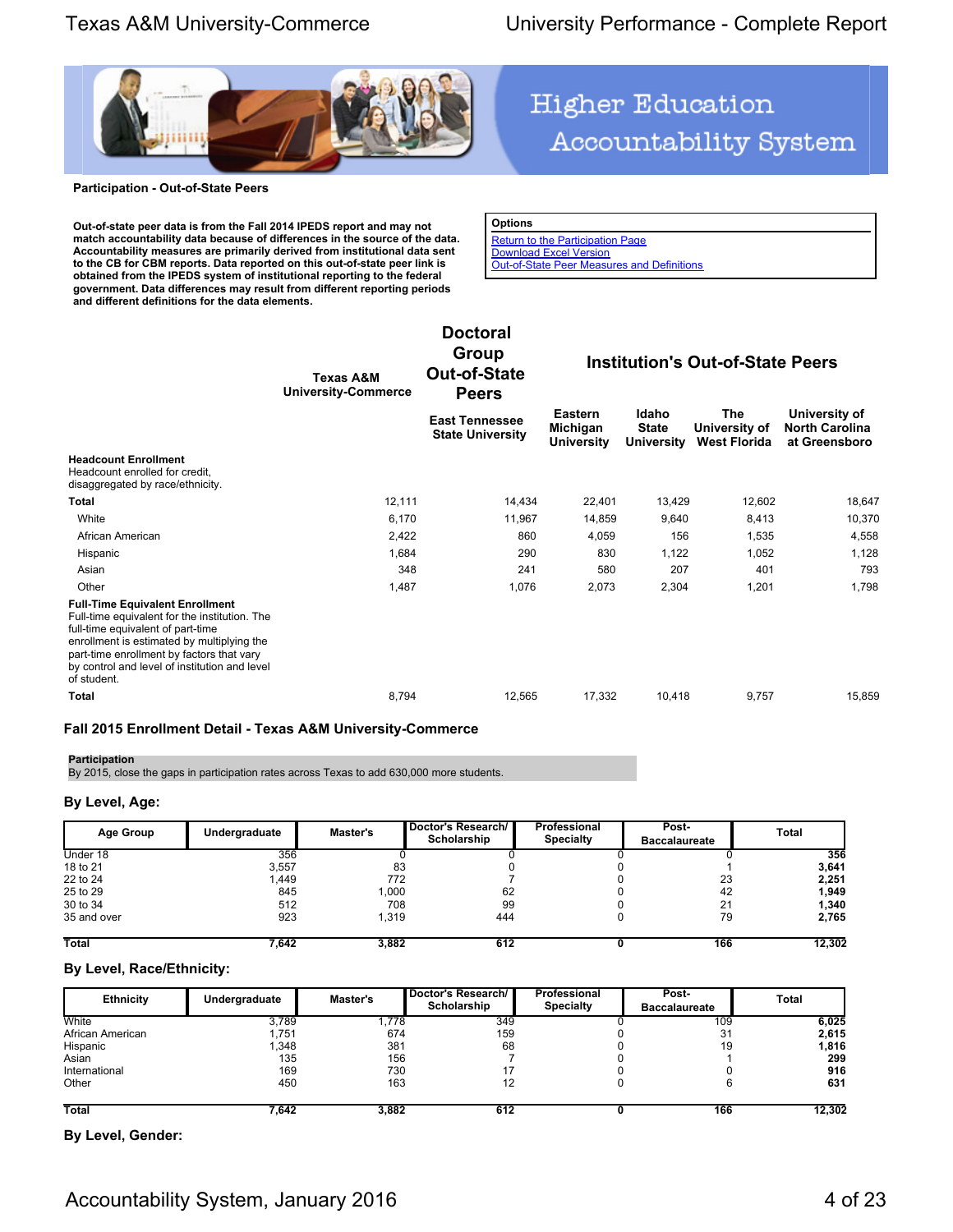| Gender       | Master's<br>Undergraduate |       | Doctor's Research/<br>Scholarship | Professional<br><b>Specialty</b> | Post-<br><b>Baccalaureate</b> | <b>Total</b> |  |  |
|--------------|---------------------------|-------|-----------------------------------|----------------------------------|-------------------------------|--------------|--|--|
| Male         | 3.118                     | .648  | 175                               |                                  | 49                            | 4.990        |  |  |
| Female       | 4.524                     | 2,234 | 437                               |                                  | 447                           | 7,312        |  |  |
| <b>Total</b> | 7.642                     | 3.882 | 612                               |                                  | 166                           | 12.302       |  |  |

## **By Undergraduate Status:**

|                                                                  | Undergraduate | <b>Full-time</b> | Part-time | White | <b>African</b><br>American | <b>Hispanic</b> | Asian | Other |           | <b>I</b> Male Female |
|------------------------------------------------------------------|---------------|------------------|-----------|-------|----------------------------|-----------------|-------|-------|-----------|----------------------|
| First-Time in College                                            | 1.097         | 986              | 111       | 41'   | 313                        | 234             | 26    | 113   | 519       | 578                  |
| First-Time Transfer (from<br>two- and four-year<br>institutions) | 1.106         | 721              | 385       | 559   | 221                        | 219             | 20    | 87    | 399       | 707                  |
| Other Undergraduate                                              | 5.439         | 3.738            | .701      | 2.819 | 1.217                      | 895             | 89    |       | 4192.200  | 3,239                |
| <b>Total</b>                                                     | 7.642         | 5,445            | 2.197     | 3.789 | ,751                       | .348            | 135   |       | 619 3.118 | 4,524                |

## **Fall 2015 Enrollment Detail - Texas A&M University-Commerce**

#### **Participation**

By 2015, close the gaps in participation rates across Texas to add 630,000 more students.

|                     | SCH    | <b>SCH</b> | Lower-Division   Upper Division Undergraduate  <br><b>SCH</b> | Master's SCH I | Doctor's<br>Research/<br>Scholarship<br><b>SCH</b> | Professional<br><b>Specialtv SCH∎</b> | Optometry<br><b>SCH</b> | <b>Total SCH</b> | l FTSEl |
|---------------------|--------|------------|---------------------------------------------------------------|----------------|----------------------------------------------------|---------------------------------------|-------------------------|------------------|---------|
| <b>Total</b>        | 50.335 | 42.258     | 92.593                                                        | 28.265         | 2.741                                              |                                       |                         | 123.599 8.833    |         |
| <b>State-Funded</b> | 49.255 | 38.004     | 87.259                                                        | 28.265         | 2.741                                              |                                       |                         | 118.265 8.477    |         |

**Distance Education Semester Credit Hours**

|                                             | <b>SCH</b> | <b>SCH</b> | Lower-Division   Upper Division   Undergraduate  <br><b>SCH</b> | Master's SCH I | Doctor's<br>Research/<br>Scholarship<br><b>SCH</b> | Professional<br>Specialty SCH | Optometry<br><b>SCH</b> | <b>Total SCH</b> | <b>FTSE</b>  |
|---------------------------------------------|------------|------------|-----------------------------------------------------------------|----------------|----------------------------------------------------|-------------------------------|-------------------------|------------------|--------------|
| <b>Hybrid/Blended</b><br>on campus          |            |            |                                                                 |                |                                                    |                               |                         |                  | O            |
| <b>Fully-distance</b><br>education/Internet | 9,362      | 16,381     | 25.743                                                          | 18.797         | 1,233                                              |                               |                         |                  | 45,773 3,420 |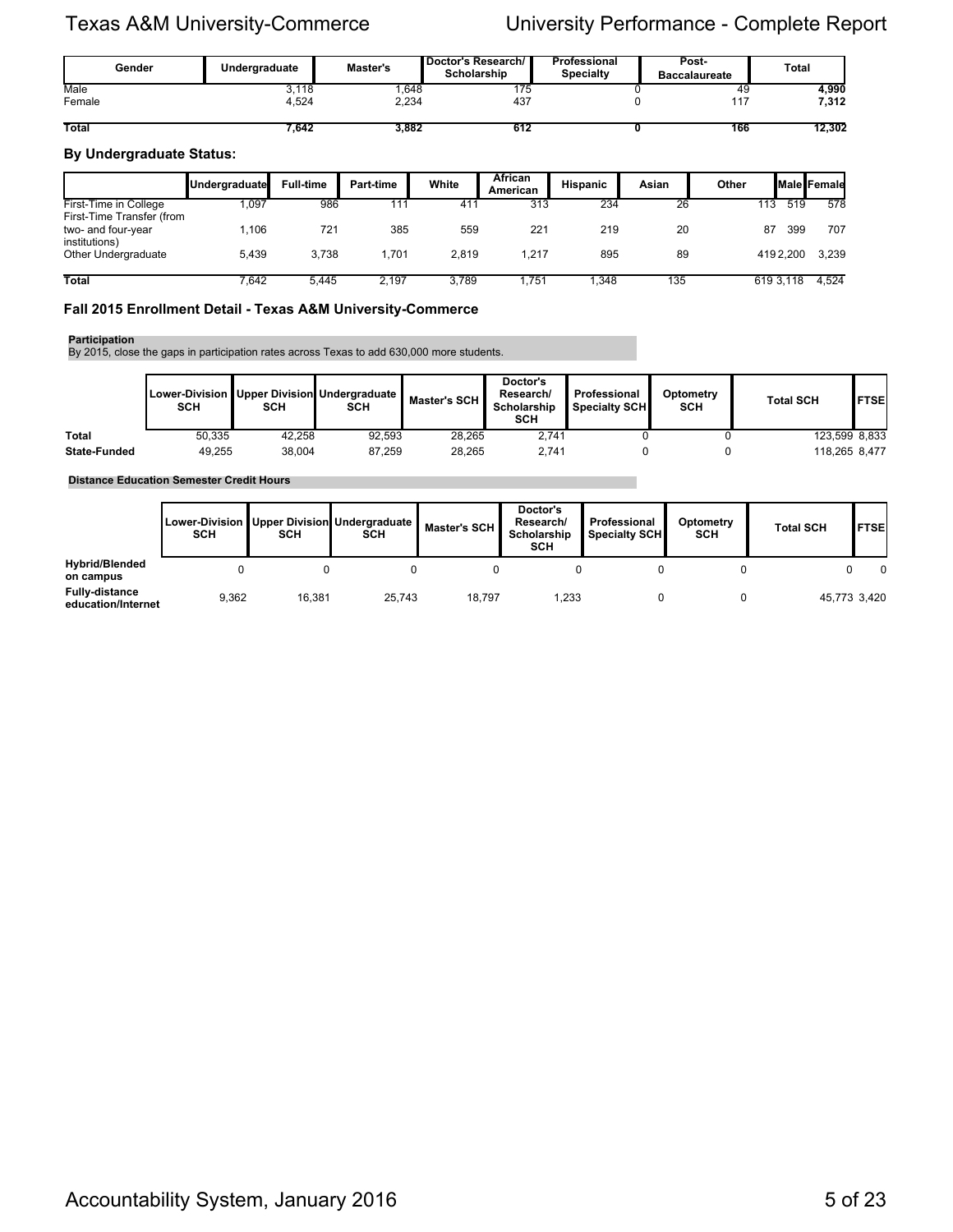## **Success - Key Measures**

## **Graduation Rate: 4-, 5-, and 6-Year**

| 9. First-time, full-time entering, degree-seeking, students enrolled in a minimum of 12 SCH their first fall semester who have<br>T<br>graduated from the same institution or another Texas public or independent institution. |                                          |                                   |                                          |                            |                   |                                          |                                          |                          |                                            |                                   |                            |                                          |                                                           |
|--------------------------------------------------------------------------------------------------------------------------------------------------------------------------------------------------------------------------------|------------------------------------------|-----------------------------------|------------------------------------------|----------------------------|-------------------|------------------------------------------|------------------------------------------|--------------------------|--------------------------------------------|-----------------------------------|----------------------------|------------------------------------------|-----------------------------------------------------------|
|                                                                                                                                                                                                                                | <b>Entering</b><br>Fall<br><b>Cohort</b> | <b>FY 2000</b><br><b>I</b> Cohort | Rate                                     | Entering<br>Fall<br>Cohort | FY 2013<br>Cohort | Rate                                     | <b>Entering</b><br>Fall<br><b>Cohort</b> | FY 2014<br><b>Cohort</b> | Rate                                       | <b>Entering</b><br>Fall<br>Cohort | FY 2015<br><b>I</b> Cohort | Rate                                     | Point<br>Change<br><b>FY</b><br>2000 to<br><b>FY 2015</b> |
| 4-Year graduation rate<br>Same institution<br>Other TX institutions<br>5-Year graduation rate<br>Same institution                                                                                                              | 1996<br>1995                             | 568<br>485                        | 20.1%<br>18.7%<br>1.4%<br>33.0%<br>29.3% | 2009<br>2008               | 551<br>603        | 24.5%<br>22.0%<br>2.5%<br>46.1%<br>41.6% | 2010<br>2009                             | 597<br>551               | 25.6%<br>24.3%<br>$.3\%$<br>42.1%<br>37.4% | 2011<br>2010                      | 667<br>597                 | 26.1%<br>24.4%<br>1.6%<br>42.5%<br>38.5% | 6.0<br>5.7<br>0.2<br>9.5<br>9.2                           |
| Other TX institutions<br>6-Year graduation rate<br>Same institution<br>Other TX institutions                                                                                                                                   | 1994                                     | 535                               | 3.7%<br>46.4%<br>38.7%<br>7.7%           | 2007                       | 602               | 4.5%<br>51.3%<br>45.2%<br>6.1%           | 2008                                     | 603                      | 4.7%<br>53.1%<br>46.6%<br>6.5%             | 2009                              | 551                        | $4.0\%$<br>47.4%<br>41.7%<br>5.6%        | 0.3<br>1.0<br>3.0<br>$-2.1$                               |

For more information on the 6-year graduation rate, see:<http://www.txhighereddata.org/GradRates>



**Source: CBM001,CBM002, and CBM009**

A&M-Commerce has traditionally appealed to first-generation and non-traditional students who often take longer than four years to complete the baccalaureate degree. Institutional efforts have been made to increase retention and subsequent 4-, 5- and 6- year graduation rates, and the trends are generally positive in these areas.

### **Degrees and certificates awarded**

| 10. Number of degrees and certificates awarded. | O              |         |         |                                     |                                                                       |                                          |
|-------------------------------------------------|----------------|---------|---------|-------------------------------------|-----------------------------------------------------------------------|------------------------------------------|
|                                                 | <b>FY 2000</b> | FY 2014 | FY 2015 | $%$ Change<br>FY 2000 to<br>FY 2015 | Institutional<br><b>Closing the</b><br><b>Gaps Target-</b><br>FY 2015 | <b>Closing the</b><br>Gaps<br>Completion |
| Total Degrees*                                  | 1,662          | 3,079   | 2,976   | 79.1%                               |                                                                       |                                          |
| White                                           | 1,238          | 1,802   | 1,626   | 31.3%                               |                                                                       |                                          |
| African American                                | 201            | 470     | 486     | 141.8%                              |                                                                       |                                          |
| Hispanic                                        | 66             | 347     | 367     | 456.1%                              |                                                                       |                                          |
| Asian                                           | 37             | 80      | 103     | 178.4%                              |                                                                       |                                          |
| International                                   | 106            | 270     | 281     | 165.1%                              |                                                                       |                                          |
| Other                                           | 14             | 110     | 113     | 707.1%                              |                                                                       |                                          |
| Level                                           |                |         |         |                                     |                                                                       |                                          |
| Associates                                      | N/A            | N/A     | N/A     | N/A                                 | 0                                                                     | N/A                                      |
| Baccalaureate                                   | 1,026          | 1,438   | 1,476   | 43.9%                               | 1,800                                                                 | 82.0%                                    |
| Master's                                        | 590            | 1,576   | 1,445   | 144.9%                              |                                                                       |                                          |
| Doctor's Research/Scholarship                   | 46             | 65      | 55      | 19.6%                               | 85                                                                    | 64.7%                                    |
| Doctor's Professional Practice                  | N/A            | N/A     | N/A     | N/A                                 |                                                                       |                                          |
| <b>Certificates</b>                             |                |         |         |                                     |                                                                       |                                          |
| Upper-level certificates                        | N/A            | N/A     | N/A     | N/A                                 |                                                                       |                                          |
| Post-baccalaureate certificates                 | N/A            | N/A     | N/A     | N/A                                 |                                                                       |                                          |

\*Hispanic students, except international ones, are counted as Hispanic. Students who are "Multi-Racial one of which is African American" are included with the African American students. Asian includes Asian, Hawaiian, and Pacific Islanders. "Other" includes American Indian, Alaskan Native, Unknown, and two or more races, excluding African American. International students are shown as a separate category.

#### **Gender** Male 652 1,210 1,120 71.8%

Accountability System, January 2016 **6 of 23** 6 of 23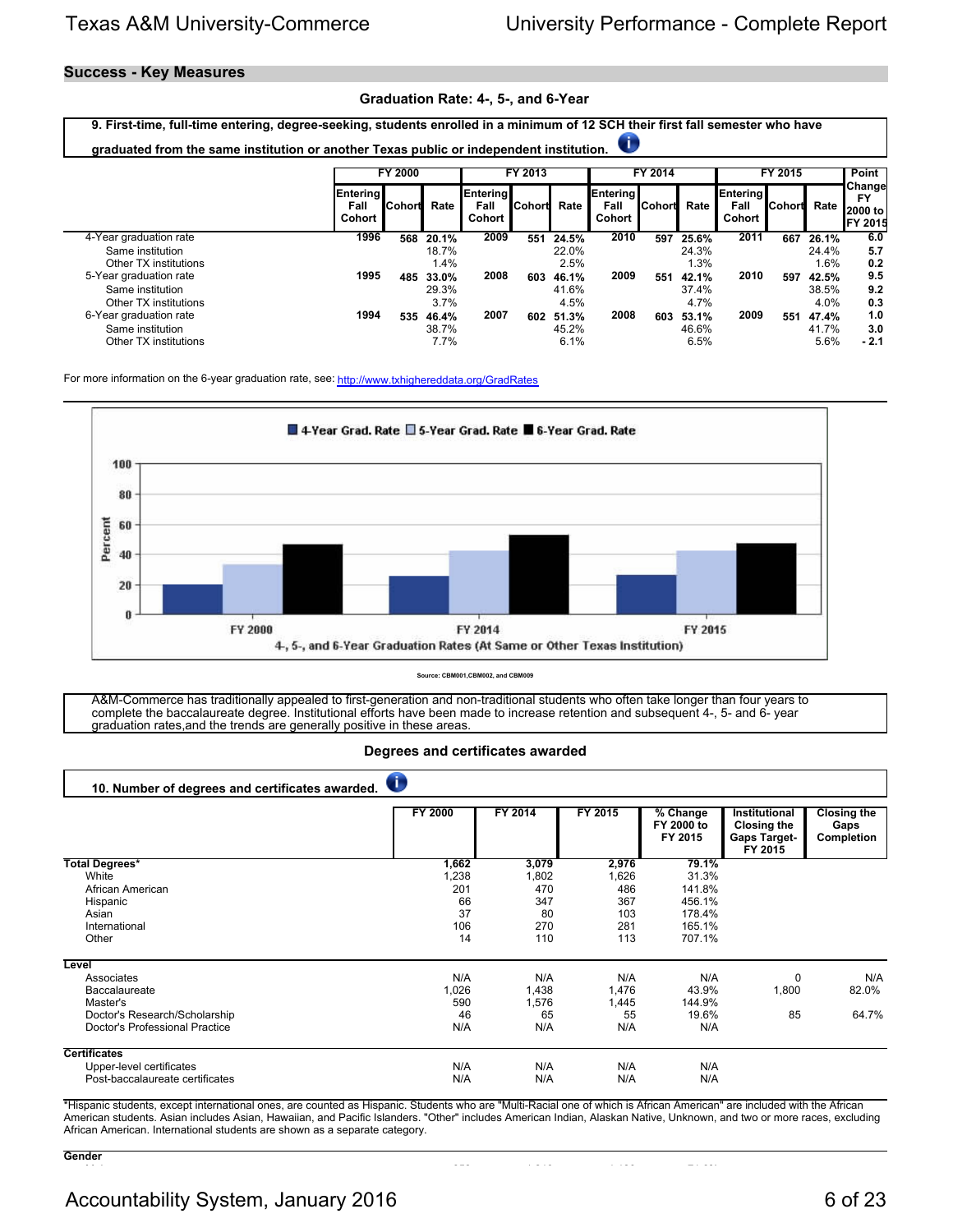

**11. Undergraduate degrees to at-risk students FY 2000 FY 2014 FY 2015 Change FY 2000 to FY 2015** Undergraduate Degrees to At-Risk Students **1,058** 472

*Closing the Gaps* **Critical Fields: STEM Awards**

| 12. Degrees awarded in STEM fields. |                |         |         |         |                                   |                                                                        |                                           |
|-------------------------------------|----------------|---------|---------|---------|-----------------------------------|------------------------------------------------------------------------|-------------------------------------------|
|                                     | <b>FY 2000</b> | FY 2013 | FY 2014 | FY 2015 | % Change<br>FY 2000 to<br>FY 2015 | Institutional<br><b>Closing the</b><br><b>Gaps Target-</b><br>FY 2015* | <b>Closing the</b><br>Gaps<br>Completion* |
| Computer Science*                   | 54             | 30      | 45      | 41      | $-24.1%$                          | 40                                                                     | 102.5%                                    |
| Engineering*                        | 24             | 18      | 27      | 25      | 4.2%                              | 40                                                                     | 62.5%                                     |
| Math*                               | 16             | 21      | 14      | 14      | $-12.5%$                          | 20                                                                     | 70.0%                                     |
| Physical Science*                   | 13             |         |         | 11      | $-15.4%$                          | 18                                                                     | 61.1%                                     |
| Level                               |                |         |         |         |                                   |                                                                        |                                           |
| Associate's                         |                | 0       |         | 0       | N/A                               |                                                                        |                                           |
| Baccalaureate                       | 107            | 76      | 93      | 91      | $-15.0%$                          | 118                                                                    | 77.1%                                     |
| Master's                            | 112            | 173     | 105     | 121     | 8.0%                              |                                                                        |                                           |
| Doctor's Research/Scholarship       |                | 0       | 0       | 0       | N/A                               |                                                                        |                                           |

\* Includes baccalaureate and associate degrees.

Although degrees in this field have decreased from FY2000 to FY2015, the number of degrees awarded increased by 20% during the shorter period from 2013-2015. The Engineering field degrees awarded leveling off can be attributed to the transition period between closing the Construction Science program and the implementation of the new Construction Engineering program.

### **Nursing and Allied Health**

| 13. Degrees and certificates awarded in nursing.                 |         |         |         |         |                                     |                                                                 |                                           |  |  |  |
|------------------------------------------------------------------|---------|---------|---------|---------|-------------------------------------|-----------------------------------------------------------------|-------------------------------------------|--|--|--|
|                                                                  | FY 2000 | FY 2013 | FY 2014 | FY 2015 | $%$ Change<br>FY 2000 to<br>FY 2015 | Institutional<br>Closing the<br><b>Gaps Target-</b><br>FY 2015* | <b>Closing the</b><br>Gaps<br>Completion* |  |  |  |
| <b>Total Nursing Degrees</b>                                     |         |         |         | 16      | N/A                                 |                                                                 |                                           |  |  |  |
| Certificate                                                      |         |         |         |         | N/A                                 |                                                                 |                                           |  |  |  |
| Associates                                                       |         |         |         |         | N/A                                 |                                                                 |                                           |  |  |  |
| Baccalaureate                                                    |         |         |         | 16      | N/A                                 | 27                                                              | 59.3%                                     |  |  |  |
| Master's                                                         |         |         |         |         | N/A                                 |                                                                 |                                           |  |  |  |
| Doctor's Research/Scholarship                                    |         |         |         |         | N/A                                 |                                                                 |                                           |  |  |  |
| Doctor's Professional Practice                                   |         |         |         |         | N/A                                 |                                                                 |                                           |  |  |  |
| * Includes baccalaureate and associate degrees and certificates. |         |         |         |         |                                     |                                                                 |                                           |  |  |  |

 $\sqrt{1}$ **14. Degrees and certificates awarded in allied health.**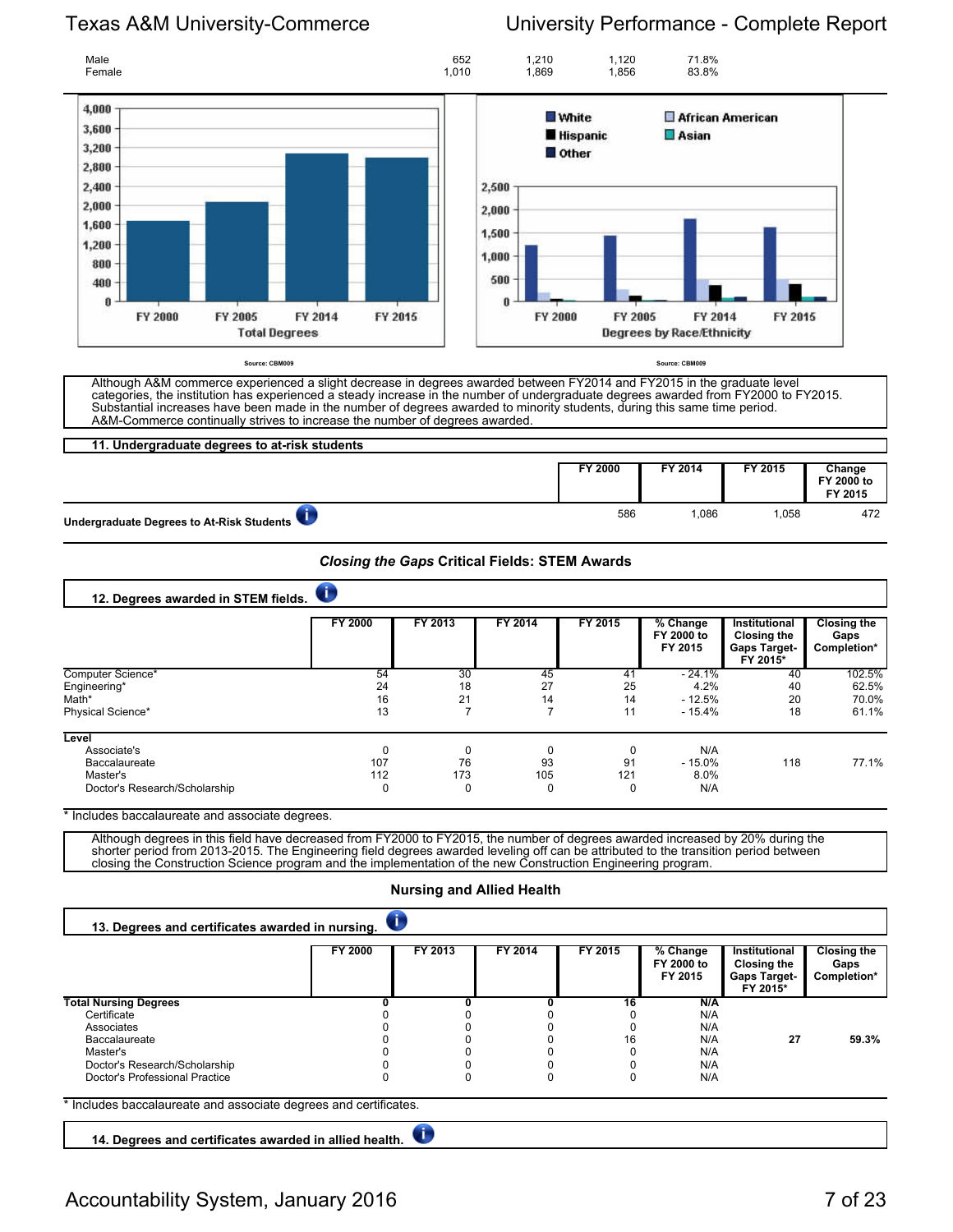|                                    | FY 2000 | FY 2013 | FY 2014 | FY 2015 | % Change<br>FY 2000 to<br>FY 2015 | Institutional<br><b>Closing the</b><br><b>Gaps Target-</b><br>FY 2015* | <b>Closing the</b><br>Gaps<br>Completion* |
|------------------------------------|---------|---------|---------|---------|-----------------------------------|------------------------------------------------------------------------|-------------------------------------------|
| <b>Total Allied Health Degrees</b> |         |         |         |         | N/A                               |                                                                        |                                           |
| Certificate                        |         |         |         |         | N/A                               |                                                                        |                                           |
| Associates                         |         |         |         |         | N/A                               |                                                                        |                                           |
| <b>Baccalaureate</b>               |         |         |         |         | N/A                               | 20                                                                     | 15%                                       |
| Master's                           |         |         |         |         | N/A                               |                                                                        |                                           |
| Doctor's Research/Scholarship      |         |         |         |         | N/A                               |                                                                        |                                           |
| Doctor's Professional Practice     |         |         |         |         | N/A                               |                                                                        |                                           |

\* Includes baccalaureate and associate degrees and certificates.

The Nursing program at A&M-Commerce awarded its first degree in Fall 2014 and within just one year has reached 59% of it's very ambitious closing the gaps goal. A&M-Commerce currently only has one program in the allied health degree field, athletic training.

### **Teacher Production and Certification**

| 15. Students taking and passing the certification exams for teacher education. |         |         |         |  |  |  |  |  |  |  |  |
|--------------------------------------------------------------------------------|---------|---------|---------|--|--|--|--|--|--|--|--|
|                                                                                | FY 2012 | FY 2013 | FY 2014 |  |  |  |  |  |  |  |  |
| Total number taking exam                                                       | 741     | 727     | 669     |  |  |  |  |  |  |  |  |
| Race/Ethnicity                                                                 |         |         |         |  |  |  |  |  |  |  |  |
| White                                                                          | 592     | 538     | 499     |  |  |  |  |  |  |  |  |
| African American                                                               | 69      | 76      | 81      |  |  |  |  |  |  |  |  |
| Hispanic                                                                       | 64      | 92      | 70      |  |  |  |  |  |  |  |  |
| Other                                                                          | 16      | 21      | 19      |  |  |  |  |  |  |  |  |
| Gender                                                                         |         |         |         |  |  |  |  |  |  |  |  |
| Male                                                                           | 121     | 122     | 124     |  |  |  |  |  |  |  |  |
| Female                                                                         | 620     | 605     | 545     |  |  |  |  |  |  |  |  |
| Total percent passing exam                                                     | 96.0%   | 95.0%   | 95.0%   |  |  |  |  |  |  |  |  |
| Race/Ethnicity                                                                 |         |         |         |  |  |  |  |  |  |  |  |
| White                                                                          | 98.0%   | 97.0%   | 96.0%   |  |  |  |  |  |  |  |  |
| African American                                                               | 85.0%   | 91.0%   | 91.0%   |  |  |  |  |  |  |  |  |
| Hispanic                                                                       | 96.0%   | 88.0%   | 91.0%   |  |  |  |  |  |  |  |  |
| Other                                                                          | 92.0%   | 97.0%   | 94.0%   |  |  |  |  |  |  |  |  |
| Gender                                                                         |         |         |         |  |  |  |  |  |  |  |  |
| Male                                                                           | 99.0%   | 96.0%   | 97.0%   |  |  |  |  |  |  |  |  |
| Female                                                                         | 96.0%   | 95.0%   | 95.0%   |  |  |  |  |  |  |  |  |

Note: The data for teacher production and certification was provided by SBEC. In some cases, the sum of the categories does not add up to the total. Numbers less than 10 in a category are suppressed. Data for the most recent year shown may be incomplete.

A&M-Commerce has undertaken major institutional initiatives to improve teacher certification rates, and remains a major producer of certified teachers and public school administrators for the state of Texas.

### **Graduation and Persistence Rate: 6-Year**

|                              |                                   | the same institution or another Texas public or independent institution.<br>FY 2000 |           |                            | T<br>FY 2013  |             |                            | FY 2014 |           |                            | FY 2015       |          |                                                   |
|------------------------------|-----------------------------------|-------------------------------------------------------------------------------------|-----------|----------------------------|---------------|-------------|----------------------------|---------|-----------|----------------------------|---------------|----------|---------------------------------------------------|
|                              | <b>Entering</b><br>Fall<br>Cohort | Cohort Rate                                                                         |           | Entering<br>Fall<br>Cohort | <b>Cohort</b> | <b>Rate</b> | Entering<br>Fall<br>Cohort | Cohort  | Rate      | Entering<br>Fall<br>Cohort | <b>Cohort</b> | Rate     | Changel<br><b>FY</b><br>2000 to<br><b>FY 2015</b> |
| <b>Total</b>                 | 1994                              |                                                                                     | 535 58.3% | 2007                       |               | 602 60.8%   | 2008                       |         | 603 62.5% | 2009                       | 551           | 57.5%    | $-0.8$                                            |
| <b>Same institution</b>      |                                   |                                                                                     | 43.2%     |                            |               | 48.2%       |                            |         | 50.2%     |                            |               | 45.6%    | 2.4                                               |
| <b>Other TX institutions</b> |                                   |                                                                                     | 15.1%     |                            |               | 12.6%       |                            |         | 12.3%     |                            |               | 12.0%    | $-3.1$                                            |
| White                        | 1994                              |                                                                                     | 424 58.0% | 2007                       |               | 364 68.4%   | 2008                       |         | 353 62.9% | 2009                       | 332           | 63.6%    | 5.6                                               |
| Same institution             |                                   |                                                                                     | 42.7%     |                            |               | 53.0%       |                            |         | 49.3%     |                            |               | 50.3%    | 7.6                                               |
| Other TX institutions        |                                   |                                                                                     | 15.3%     |                            |               | 15.4%       |                            |         | 13.6%     |                            |               | 13.3%    | $-2.0$                                            |
| <b>African American</b>      | 1994                              |                                                                                     | 80 56.3%  | 2007                       |               | 138 45.7%   | 2008                       |         | 145 62.1% | 2009                       | 137           | 46.0%    | $-10.3$                                           |
| Same institution             |                                   |                                                                                     | 47.5%     |                            |               | 37.7%       |                            |         | 51.7%     |                            |               | 35.0%    | $-12.5$                                           |
| Other TX institutions        |                                   |                                                                                     | 8.8%      |                            |               | 8.0%        |                            |         | 10.3%     |                            |               | 10.9%    | 2.1                                               |
| Hispanic                     | 1994                              |                                                                                     | 24 70.8%  | 2007                       |               | 69 50.7%    | 2008                       |         | 73 63.0%  | 2009                       | 54            | 55.6%    | $-15.2$                                           |
| Same institution             |                                   |                                                                                     | 33.3%     |                            |               | 44.9%       |                            |         | 52.1%     |                            |               | 46.3%    | 13.0                                              |
| Other TX institutions        |                                   |                                                                                     | 37.5%     |                            |               | 5.8%        |                            |         | 11.0%     |                            |               | 9.3%     | $-28.2$                                           |
| Asian                        | 1994                              |                                                                                     | 3 66.7%   | 2007                       |               | 22 68.2%    | 2008                       |         | 17 58.8%  | 2009                       | 12            | 75.0%    | 8.3                                               |
| Same institution             |                                   |                                                                                     | 66.7%     |                            |               | 45.5%       |                            |         | 52.9%     |                            |               | 58.3%    | $-8.4$                                            |
| Other TX institutions        |                                   |                                                                                     | 0.0%      |                            |               | 22.7%       |                            |         | 5.9%      |                            |               | 16.7%    | 16.7                                              |
| Other                        | 1994                              |                                                                                     | 4 50.0%   | 2007                       |               | 9 44.4%     | 2008                       |         | 15 60.0%  | 2009                       |               | 16 25.0% | $-25.0$                                           |
| Same institution             |                                   |                                                                                     | 50.0%     |                            |               | 44.4%       |                            |         | 46.7%     |                            |               | 25.0%    | $-25.0$                                           |
| Other TX institutions        |                                   |                                                                                     | 0.0%      |                            |               | 0.0%        |                            |         | 13.3%     |                            |               | 0.0%     | 0.0                                               |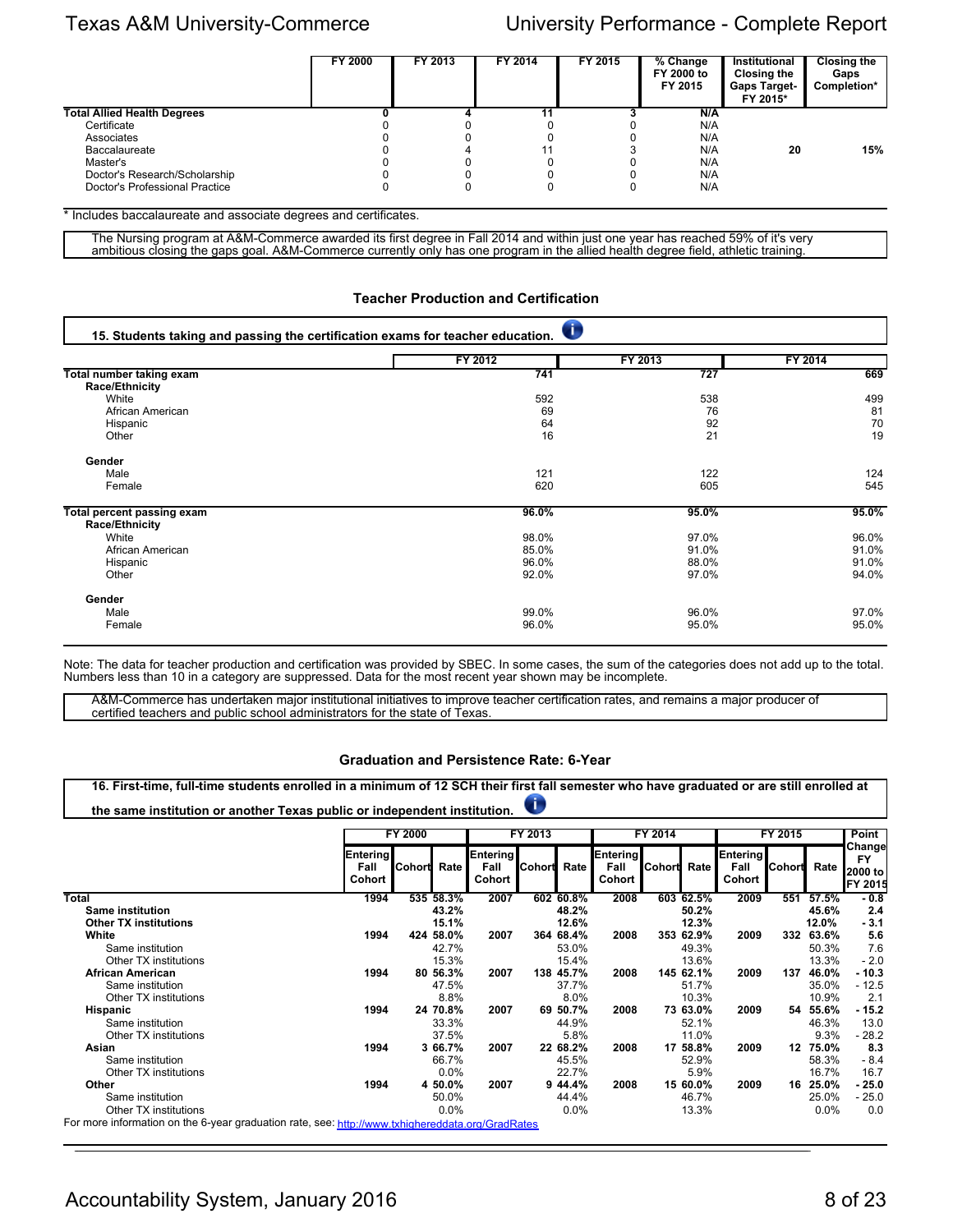**Success - Contextual Measures**



**Source: CBM001, CBM002 and CBM009**

A&M Commerce has committed to a goal of increasing graduation rates of first time full time students by five percentage points.

| uuuuu<br><b>PONTRATURE INCROATED</b>                         |                  |                  |                  |                                                                |
|--------------------------------------------------------------|------------------|------------------|------------------|----------------------------------------------------------------|
|                                                              | <b>Fall 2000</b> | <b>Fall 2014</b> | <b>Fall 2015</b> | <b>Point Change</b><br><b>Fall 2000 to</b><br><b>Fall 2015</b> |
| 17. Enrollment: Percent of first-time students 19 and under  | 93.4%            | 93.7%            | 93.7%            | 0.3                                                            |
|                                                              | <b>Fall 2000</b> | <b>Fall 2012</b> | <b>Fall 2013</b> | <b>Point Change</b><br><b>Fall 2000 to</b><br><b>Fall 2013</b> |
| 18. Financial Aid: Percent of students receiving Pell Grants | 36.2%            | 50.5%            | 50.5%            | 14.3                                                           |
|                                                              | <b>Fall 2000</b> | <b>Fall 2014</b> | <b>Fall 2015</b> | <b>Point Change</b><br><b>Fall 2000 to</b><br><b>Fall 2015</b> |
| 19. Part-time first-time, degree seeking, undergraduates     | 13.1%            | 5.7%             | 10.1%            | $-3.0$                                                         |

| 20. Persistence rate of first-time, degree-seeking undergraduates: One-Year |  | <b>Entering Cohort</b><br><b>Fall 2000</b> |         | <b>Entering Cohort</b><br><b>Fall 2013</b> |       | <b>Entering Cohort</b><br><b>Fall 2014</b> |       | <b>Point Change</b><br><b>Fall 2000 to</b> |
|-----------------------------------------------------------------------------|--|--------------------------------------------|---------|--------------------------------------------|-------|--------------------------------------------|-------|--------------------------------------------|
|                                                                             |  | Cohort                                     | Rate    | Cohort                                     | Rate  | Cohort                                     | Rate  | <b>Fall 2014</b>                           |
| Total                                                                       |  | 519                                        | 83.0%   | 928                                        | 81.3% | 991                                        | 86.0% | 3.0                                        |
| Same institution                                                            |  |                                            | 65.7%   |                                            | 67.2% |                                            | 71.8% | 6.1                                        |
| Other TX institutions                                                       |  |                                            | 17.3%   |                                            | 14.0% |                                            | 14.1% | $-3.2$                                     |
| White                                                                       |  | 369                                        | 82.9%   | 379                                        | 81.5% | 361                                        | 82.8% | $-0.1$                                     |
| Same institution                                                            |  |                                            | 63.1%   |                                            | 66.2% |                                            | 67.6% | 4.5                                        |
| Other TX institutions                                                       |  |                                            | 19.8%   |                                            | 15.3% |                                            | 15.2% | $-4.6$                                     |
| <b>African American</b>                                                     |  | 104                                        | 86.5%   | 297                                        | 78.1% | 329                                        | 86.3% | $-0.2$                                     |
| Same institution                                                            |  |                                            | 77.9%   |                                            | 68.4% |                                            | 76.0% | $-1.9$                                     |
| Other TX institutions                                                       |  |                                            | 8.7%    |                                            | 9.8%  |                                            | 10.3% | 1.6                                        |
| Hispanic                                                                    |  | 34                                         | 76.5%   | 140                                        | 83.6% | 192                                        | 89.1% | 12.6                                       |
| Same institution                                                            |  |                                            | 58.8%   |                                            | 70.0% |                                            | 69.8% | 11.0                                       |
| Other TX institutions                                                       |  |                                            | 17.6%   |                                            | 13.6% |                                            | 19.3% | 1.7                                        |
| Asian                                                                       |  | 4                                          | 100.0%  | 22                                         | 90.9% | 18                                         | 83.3% | $-16.7$                                    |
| Same institution                                                            |  |                                            | 50.0%   |                                            | 63.6% |                                            | 61.1% | 11.1                                       |
| Other TX institutions                                                       |  |                                            | 50.0%   |                                            | 27.3% |                                            | 22.2% | $-27.8$                                    |
| Other                                                                       |  | 8                                          | 62.5%   | 90                                         | 84.4% | 91                                         | 91.2% | 28.7                                       |
| Same institution                                                            |  |                                            | 62.5%   |                                            | 64.4% |                                            | 80.2% | 17.7                                       |
| Other TX institutions                                                       |  |                                            | $0.0\%$ |                                            | 20.0% |                                            | 11.0% | 11.0                                       |

| 21. Persistence rate of first-time, degree-seeking undergraduates: Two-Year | <b>Entering Cohort</b><br><b>Fall 2000</b> |       | <b>Entering Cohort</b><br><b>Fall 2012</b> |       | <b>Entering Cohort</b><br><b>Fall 2013</b> |       | <b>Point Change</b><br><b>Fall 2000 to</b> |
|-----------------------------------------------------------------------------|--------------------------------------------|-------|--------------------------------------------|-------|--------------------------------------------|-------|--------------------------------------------|
|                                                                             | <b>Cohort</b>                              | Rate  | <b>Cohort</b>                              | Rate  | Cohort                                     | Rate  | <b>Fall 2013</b>                           |
| Total                                                                       | 519                                        | 73.6% | 820                                        | 70.4% | 922                                        | 72.6% | $-1.0$                                     |
| Same institution                                                            |                                            | 52.2% |                                            | 52.6% |                                            | 55.0% | 2.8                                        |
| Other TX institutions                                                       |                                            | 21.4% |                                            | 17.8% |                                            | 17.6% | $-3.8$                                     |
| White                                                                       | 369                                        | 74.3% | 321                                        | 71.7% | 375                                        | 74.7% | 0.4                                        |
| Same institution                                                            |                                            | 50.7% |                                            | 55.1% |                                            | 58.1% | 7.4                                        |
| Other TX institutions                                                       |                                            | 23.6% |                                            | 16.5% |                                            | 16.5% | $-7.1$                                     |
| <b>African American</b>                                                     | 104                                        | 74.0% | 238                                        | 63.4% | 296                                        | 68.2% | $-5.8$                                     |
| Same institution                                                            |                                            | 59.6% |                                            | 48.7% |                                            | 51.4% | $-8.2$                                     |
| Other TX institutions                                                       |                                            | 14.4% |                                            | 14.7% |                                            | 16.9% | 2.5                                        |
| <b>Hispanic</b>                                                             | 34                                         | 73.5% | 175                                        | 71.4% | 139                                        | 70.5% | $-3.0$                                     |
| Same institution                                                            |                                            | 47.1% |                                            | 49.1% |                                            | 55.4% | 8.3                                        |
| Other TX institutions                                                       |                                            | 26.5% |                                            | 22.3% |                                            | 15.1% | $-11.4$                                    |

## Accountability System, January 2016 **9 of 23** and 23 and 23 and 23 and 23 and 23 and 23 and 23 and 23 and 23 and 23 and 23 and 23 and 23 and 23 and 23 and 23 and 23 and 23 and 23 and 23 and 23 and 22 and 22 and 22 and 22 a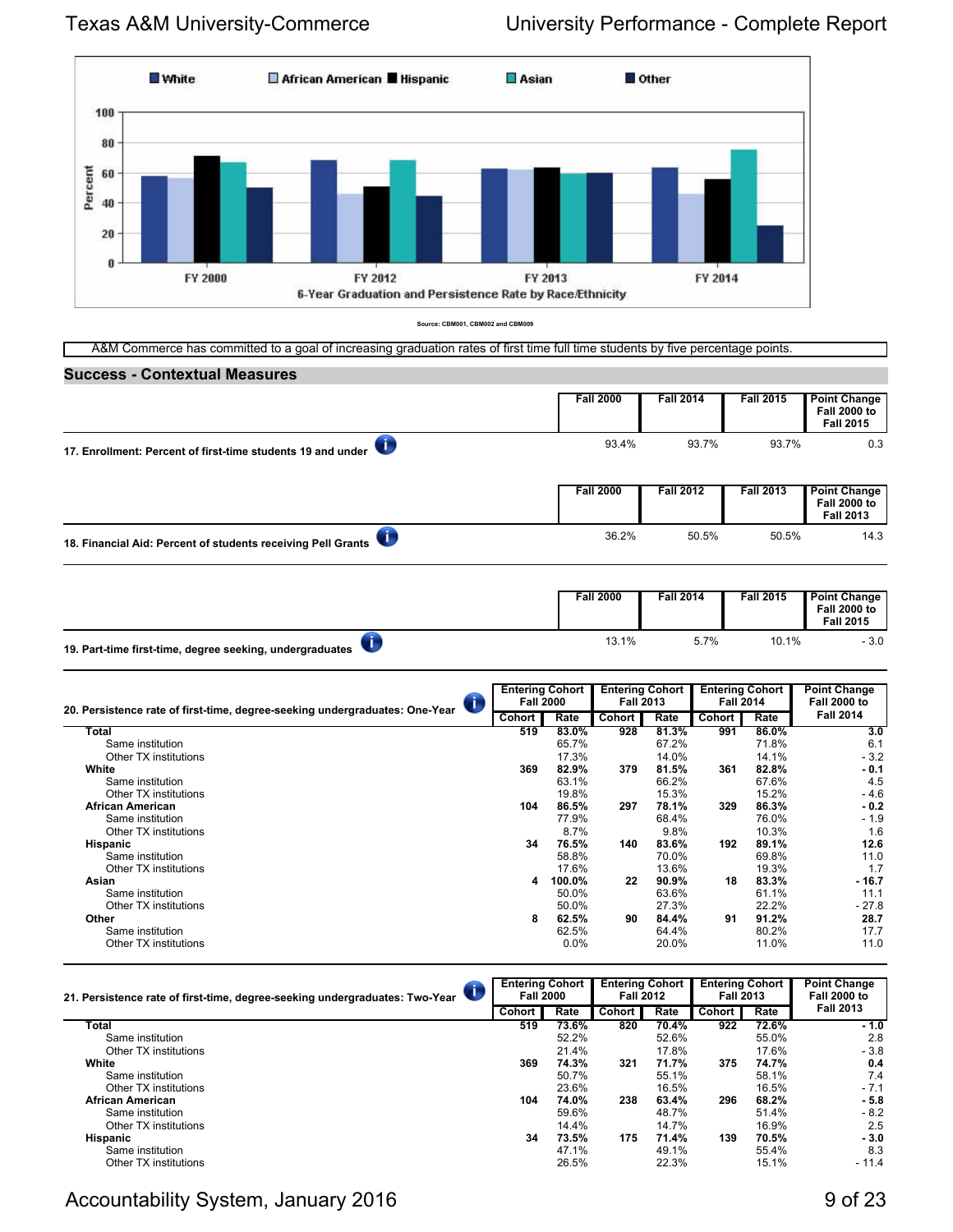## Texas A&M University-Commerce University Performance - Complete Report

| Asian                 | 75.0%   | 22 | 86.4% | 22 | 95.5% | 20.5    |
|-----------------------|---------|----|-------|----|-------|---------|
| Same institution      | 75.0%   |    | 59.1% |    | 54.5% | $-20.5$ |
| Other TX institutions | 0.0%    |    | 27.3% |    | 40.9% | 40.9    |
| Other                 | 37.5%   | 64 | 81.3% | 90 | 75.6% | 38.1    |
| Same institution      | 37.5%   |    | 60.9% |    | 53.3% | 15.8    |
| Other TX institutions | $0.0\%$ |    | 20.3% |    | 22.2% | 22.2    |

| <b>Developmental Education</b>                                                                                                                                                                                               |                                                       |                                                           | Fall 2011 Cohort                                                                        |                                                                                                                                         |  |
|------------------------------------------------------------------------------------------------------------------------------------------------------------------------------------------------------------------------------|-------------------------------------------------------|-----------------------------------------------------------|-----------------------------------------------------------------------------------------|-----------------------------------------------------------------------------------------------------------------------------------------|--|
| 22. The percent of underprepared and prepared students who<br>successfully complete a college-level course in math, reading<br>and writing. Prepared students are given 1 year. Underprepared<br>students are given 3 years. | <b>Total/Area Counts</b><br>(a)                       | <b>Received credit</b><br>pre-matriculation<br>(b)        | College level course<br>completion<br>$(grade A, B, or C)$<br>(c)                       | <b>College level course</b><br>completion (grade A,<br>B, C) including<br>pre-matriculation<br>credit (percent of total)<br>$(b+c)/(a)$ |  |
| <b>Summary Data</b><br>Number of FTIC students<br>Met state standards in all three areas<br>Did not meet state standards in one, two, or all three areas (at entry)<br>Unknown* (unduplicated)                               | 798<br>510<br>282<br>6                                |                                                           |                                                                                         |                                                                                                                                         |  |
| Data by Subject Area<br><b>Met Standard</b><br>Math<br>Reading<br>Writing<br><b>Did Not Meet Standard</b><br>Math<br>Reading<br>Writing<br>Unknown** (waived or military exemption)<br>Math**<br>Reading**<br>Writing**      | 596<br>594<br>603<br>196<br>198<br>189<br>6<br>6<br>6 | 61<br>72<br>122<br>N/A<br>N/A<br>N/A<br>N/A<br>N/A<br>N/A | 329<br>419<br>407<br>94<br>155<br>163<br>1<br>$\overline{\mathbf{c}}$<br>$\overline{2}$ | 65.4%<br>82.7%<br>87.7%<br>48.0%<br>78.3%<br>86.2%<br>16.7%<br>33.3%<br>33.3%                                                           |  |
| <b>Most- and Least-Prepared Populations</b><br>Met State Standard in All Three Areas<br>Math<br>Reading<br>Writing<br>Did Not Meet Standard in All Three Areas<br>Math<br>Reading<br>Writing                                 | 510<br>510<br>510<br>108<br>108<br>108                | 60<br>62<br>110<br>N/A<br>N/A<br>N/A                      | 291<br>366<br>337<br>51<br>83<br>95                                                     | 68.8%<br>83.9%<br>87.6%<br>47.2%<br>76.9%<br>88.0%                                                                                      |  |

The data for this accountability measure is tracked for one year for students who met TSI and for one, two, and three years for students who did not meet TSI for this report.

\*The Unknown (unduplicated) category does not include students who are unknown in some areas and not met in others.

\*\*Unknowns by area include students with waivers or exemptions who have not been reported as meeting TSI on a performance measure; FTIC students with waivers or military exemptions who were<br>reported as meeting TSI in all a

|                                                                                          |                                    |                                                                  |                                                                                                                     |                                                                                                | Fall 2011 Cohort                                                    |                                                                                                             |                                                                                           |                                                                                                                                                              |
|------------------------------------------------------------------------------------------|------------------------------------|------------------------------------------------------------------|---------------------------------------------------------------------------------------------------------------------|------------------------------------------------------------------------------------------------|---------------------------------------------------------------------|-------------------------------------------------------------------------------------------------------------|-------------------------------------------------------------------------------------------|--------------------------------------------------------------------------------------------------------------------------------------------------------------|
| 23. Underprepared students<br>who satisfied TSI obligation<br>within 2 years. $\bigcirc$ | <b>Total/Area</b><br>Counts<br>(a) | <b>Number</b><br>attempting<br>developmental<br>education<br>(b) | Percent<br>attempting<br>developmental<br>education<br><i>(includes)</i><br><b>DevEd</b><br>interventions)<br>(b/a) | <b>TSI</b><br>obligations<br>met (of those<br>attempting<br>developmental<br>education)<br>(d) | TSI<br>obligations<br>met through<br>any means (of<br>total)<br>(e) | <b>TSI</b><br>obligations<br>met (percent<br>of those<br>attempting<br>developmental<br>education)<br>(d/b) | TSI<br>obligations<br>met (percent<br>of total as<br>reported by<br>institution)<br>(e/a) | TSI<br>obligations<br>met based on<br><b>TSI reporting</b><br>or passed 1st<br>college-level<br>course<br>(percent of<br>total)<br>(e) and/or<br>Passed†/(a) |
| <b>Summary Data</b>                                                                      |                                    |                                                                  |                                                                                                                     |                                                                                                |                                                                     |                                                                                                             |                                                                                           |                                                                                                                                                              |
| Number of FTIC students                                                                  | 798                                |                                                                  |                                                                                                                     |                                                                                                |                                                                     |                                                                                                             |                                                                                           |                                                                                                                                                              |
| Met state standards in all three                                                         | 510                                |                                                                  |                                                                                                                     |                                                                                                |                                                                     |                                                                                                             |                                                                                           |                                                                                                                                                              |
| areas<br>Did not meet state standards in                                                 |                                    |                                                                  |                                                                                                                     |                                                                                                |                                                                     |                                                                                                             |                                                                                           |                                                                                                                                                              |
|                                                                                          | 282                                |                                                                  |                                                                                                                     |                                                                                                |                                                                     |                                                                                                             |                                                                                           |                                                                                                                                                              |
| one, two, or all three areas (at                                                         |                                    |                                                                  |                                                                                                                     |                                                                                                |                                                                     |                                                                                                             |                                                                                           |                                                                                                                                                              |
| entry)<br>Unknown* (unduplicated)                                                        | 6                                  |                                                                  |                                                                                                                     |                                                                                                |                                                                     |                                                                                                             |                                                                                           |                                                                                                                                                              |
| Data by Subject Area<br><b>Met Standard</b>                                              |                                    |                                                                  |                                                                                                                     |                                                                                                |                                                                     |                                                                                                             |                                                                                           |                                                                                                                                                              |
| Math                                                                                     | 596                                | 268                                                              | 45.0%                                                                                                               | N/A                                                                                            | N/A                                                                 | N/A                                                                                                         | N/A                                                                                       | N/A                                                                                                                                                          |
| Reading                                                                                  | 594                                | 6                                                                | 1.0%                                                                                                                | N/A                                                                                            | N/A                                                                 | N/A                                                                                                         | N/A                                                                                       | N/A                                                                                                                                                          |
| Writing                                                                                  | 603                                | $\Omega$                                                         | 0.0%                                                                                                                | N/A                                                                                            | N/A                                                                 | N/A                                                                                                         | N/A                                                                                       | N/A                                                                                                                                                          |
| <b>Did Not Meet Standard</b>                                                             |                                    |                                                                  |                                                                                                                     |                                                                                                |                                                                     |                                                                                                             |                                                                                           |                                                                                                                                                              |
| Math                                                                                     | 196                                | 175                                                              | 89.3%                                                                                                               | 66                                                                                             | 75                                                                  | 37.7%                                                                                                       | 38.3%                                                                                     | 54.1%                                                                                                                                                        |
| Reading                                                                                  | 198                                | 94                                                               | 47.5%                                                                                                               | 33                                                                                             | 86                                                                  | 35.1%                                                                                                       | 43.4%                                                                                     | 77.3%                                                                                                                                                        |
| Writing                                                                                  | 189                                |                                                                  | 0.5%                                                                                                                | 0                                                                                              | 83                                                                  | 0.0%                                                                                                        | 43.9%                                                                                     | 87.8%                                                                                                                                                        |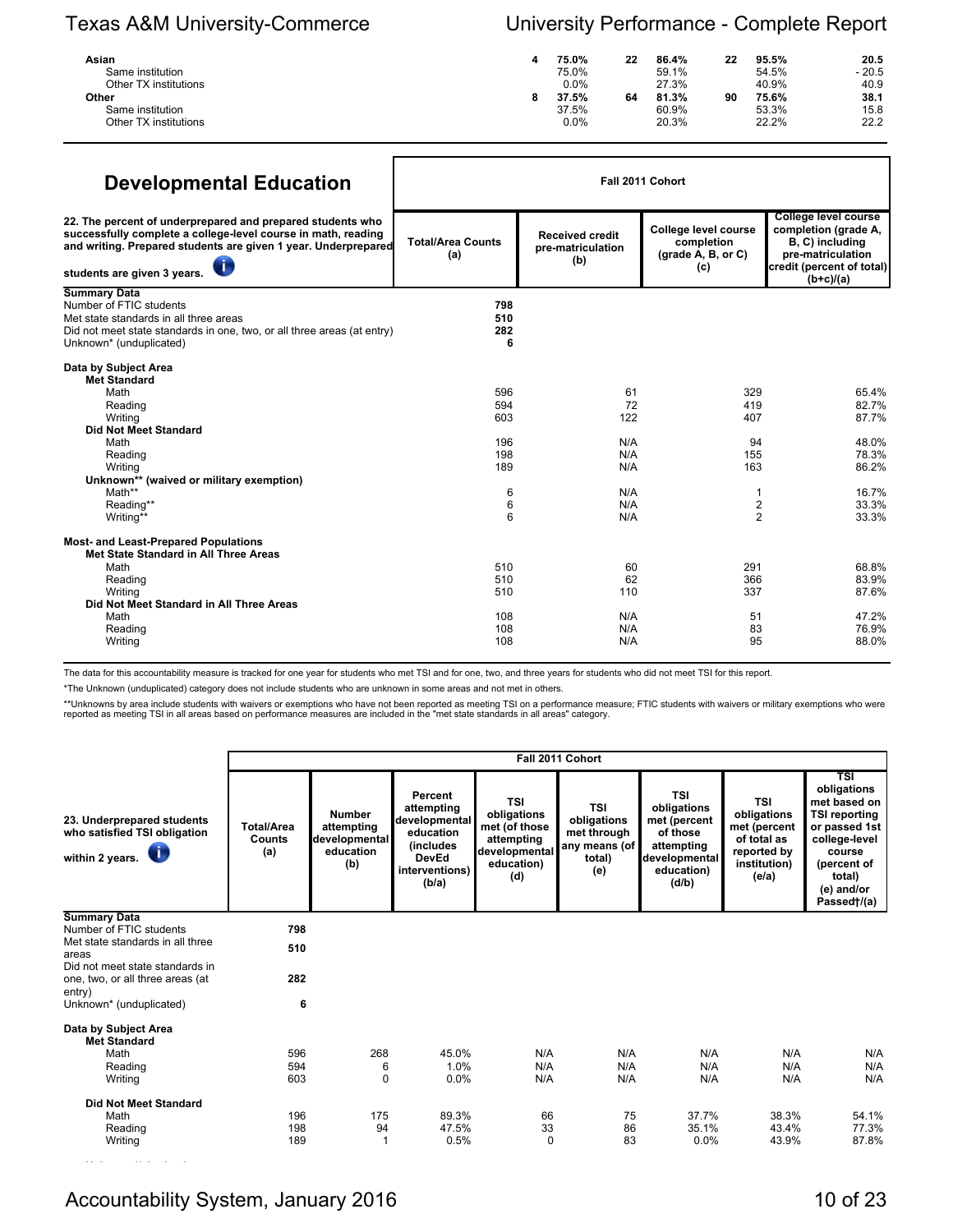| Unknown** (waived or            |     |                |       |     |     |         |       |       |
|---------------------------------|-----|----------------|-------|-----|-----|---------|-------|-------|
| military exemption)             |     |                |       |     |     |         |       |       |
| Math**                          | 6   | 4              | 66.7% | N/A | N/A | N/A     | N/A   | N/A   |
| Reading**                       | 6   | $\overline{2}$ | 33.3% | N/A | N/A | N/A     | N/A   | N/A   |
| Writing**                       | 6   | $\mathbf 0$    | 0.0%  | N/A | N/A | N/A     | N/A   | N/A   |
| <b>Most- and Least-Prepared</b> |     |                |       |     |     |         |       |       |
| <b>Populations</b>              |     |                |       |     |     |         |       |       |
| Met state standards in all      |     |                |       |     |     |         |       |       |
| areas                           |     |                |       |     |     |         |       |       |
| Math                            | 510 | 202            | 39.6% | N/A | N/A | N/A     | N/A   | N/A   |
| Reading                         | 510 | $\overline{2}$ | 0.4%  | N/A | N/A | N/A     | N/A   | N/A   |
| Writing                         | 510 | $\mathbf 0$    | 0.0%  | N/A | N/A | N/A     | N/A   | N/A   |
| Did Not Meet Standards in       |     |                |       |     |     |         |       |       |
| <b>All Three Areas</b>          |     |                |       |     |     |         |       |       |
| Math                            | 108 | 94             | 87.0% | 34  | 39  | 36.2%   | 36.1% | 52.8% |
| Reading                         | 108 | 44             | 40.7% | 16  | 49  | 36.4%   | 45.4% | 75.9% |
| Writing                         | 108 | 0              | 0.0%  | 0   | 51  | $0.0\%$ | 47.2% | 87.0% |
|                                 |     |                |       |     |     |         |       |       |

\*The Unknown (unduplicated) category does not include students who are unknown in some areas and not met in others.

\*\*Unknowns by area include students with waivers or exemptions who have not been reported as meeting TSI on a performance measure; FTIC students with waivers or military exemptions who were<br>reported as meeting TSI in all a

†Passed is the number of students who passed a first college-level course as shown on measure #22.

|                                                                                                                                                                                                                                  |                               | Fall 2011 Cohort             |                                                            |
|----------------------------------------------------------------------------------------------------------------------------------------------------------------------------------------------------------------------------------|-------------------------------|------------------------------|------------------------------------------------------------|
| 24. Percent of students who return the following fall.                                                                                                                                                                           | <b>Total</b><br>(a)           | (Fall 2012)<br>(b)           | Number returning Percent returning<br>(Fall 2012)<br>(b/a) |
| <b>Summary Data</b><br>Number of FTIC students<br>Met state standards in all areas<br>Did not meet state standards in one, two, or all three areas<br>Did not meet state standards in all three areas<br>Unknown* (unduplicated) | 798<br>510<br>282<br>108<br>6 | 636<br>426<br>207<br>79<br>3 | 80<br>83.5%<br>73.4%<br>73.1%<br>50.0%                     |
| Data by Subject Area<br><b>Met Standard by Area</b><br>Math<br>Reading<br>Writing                                                                                                                                                | 596<br>594<br>603             | 488<br>490<br>497            | 81.9%<br>82.5%<br>82.4%                                    |
| Did Not Meet Standard by Area<br>Math<br>Reading<br>Writing                                                                                                                                                                      | 196<br>198<br>189             | 145<br>143<br>136            | 74.0%<br>72.2%<br>72.0%                                    |
| Unknown** by Area (waived or military exemption)<br>Math<br>Reading<br>Writing                                                                                                                                                   | 6<br>6<br>6                   | 3<br>3<br>3                  | 50.0%<br>50.0%<br>50.0%                                    |

\*The Unknown (unduplicated) category does not include students who are unknown in some areas and not met in others.

\*\*Unknowns by area include students with waivers or exemptions who have not been reported as meeting TSI on a performance measure; FTIC students with waivers or military exemptions who were<br>reported as meeting TSI in all a

|                                                                                                                                                          | <b>FY 2000</b> |                      |           | FY 2014          | FY 2015   |                  | <b>Point Change</b><br>FY 2000 to<br>FY 2015 |
|----------------------------------------------------------------------------------------------------------------------------------------------------------|----------------|----------------------|-----------|------------------|-----------|------------------|----------------------------------------------|
| $\bullet$<br>25. Graduation of two-year college students<br>1-29 SCH (before transfer)<br>30 SCH or more (before transfer)<br>Source: CBM001 and CBM009. | 47<br>242      | $32.0\%$<br>$63.0\%$ | 83<br>595 | 53.9%)<br>65.3%  | 73<br>446 | 47.4%)<br>57.1%) | 15.4<br>$-5.9$                               |
| 26. Percentage of baccalaureate graduates by SCH completed at two-year                                                                                   |                |                      |           |                  |           |                  |                                              |
| colleges:                                                                                                                                                |                |                      |           |                  |           |                  |                                              |
| 1-29 SCH (at any time)                                                                                                                                   |                | 37.3%                |           | 31.2%            |           | 28.7%            | - 8.6                                        |
| 30 SCH or more (at any time)<br>Source: CBM001 and CBM009.                                                                                               |                | 41.9%                |           | 51.6%            |           | 49.2%            | 7.3                                          |
|                                                                                                                                                          |                |                      |           |                  |           |                  |                                              |
|                                                                                                                                                          |                | <b>Cohort</b>        | Rate      | <b>Cohort</b>    | Rate      | <b>Cohort</b>    | Rate                                         |
| 27. Graduation Rates                                                                                                                                     |                |                      |           |                  |           |                  |                                              |
| Master's                                                                                                                                                 |                | <b>Fall 1995</b>     | 35.3%     | <b>Fall 2009</b> | 65.5%     | <b>Fall 2010</b> | 67.8%                                        |
| Doctoral                                                                                                                                                 |                | <b>Fall 1990</b>     | 47.5%     | <b>Fall 2004</b> | 45.8%     | <b>Fall 2005</b> | 42.9%                                        |

**Baccalaureate graduate success** 

Accountability System, January 2016 11 of 23

28. Percent of baccalaureate graduates who are employed or enrolled in a Texas graduate

**FY 2011 to FY 2014**

**FY 2011 FY 2013 FY 2014 Point Change**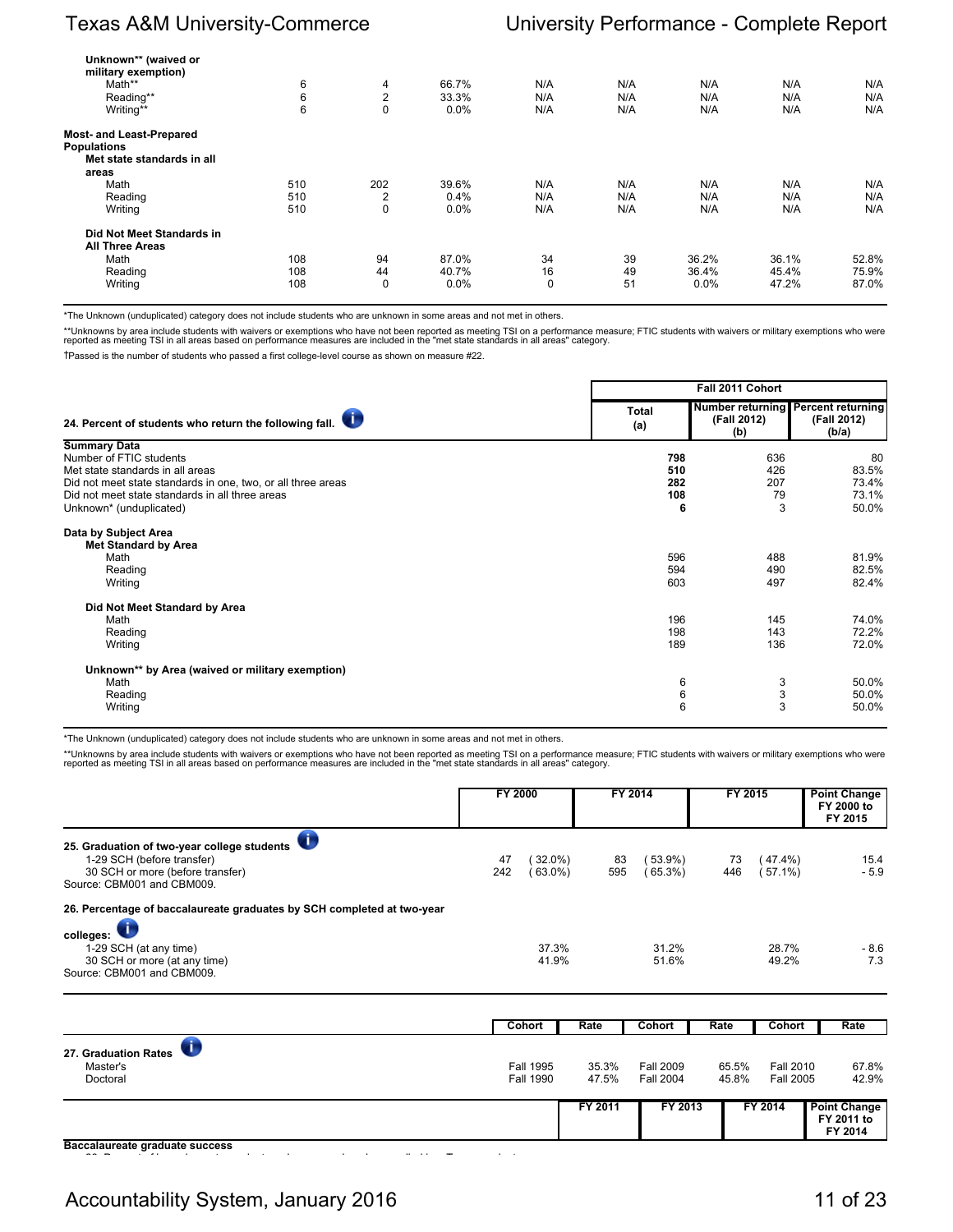28. Percent of baccalaureate graduates who are employed or enrolled in a Texas graduate program or professional school 84.9% 84.3% 83.5% - 1.4

|                                                                                  | FY 2011 | FY 2013 | FY 2014 | <b>Point Change</b><br>FY 2011 to<br>FY 2014 |
|----------------------------------------------------------------------------------|---------|---------|---------|----------------------------------------------|
| <b>Baccalaureate Graduates Employment/Enrollment Status</b>                      |         |         |         |                                              |
| 29. Employed in 4th quarter in which program year ends                           | 67.8%   | 66.3%   | 65.1%   | $-2.7$                                       |
| 30. In graduate or professional school in Texas in fall of the next FY           | 4.3%    | 5.5%    | 6.3%    | 2.0                                          |
| 31. Employed in Texas and enrolled in a graduate or professional school in Texas | 12.8%   | 12.5%   | 12.0%   | $-0.8$                                       |

For more detailed information on enrollments and employment of graduates and other leavers, go to: http://www.txhighereddata.org/exitcohorts

A&M-Commerce attracts many of our students from a surrounding 10-county area, plus Dallas county, and previous research has shown our graduates tend to stay in Texas, either employed or enrolled in a Texas graduate program, or both.

|                                                                                                                                                                                           | <b>Fall 2000 FTSE/</b><br>FY 2001 UG Degrees | <b>Fall 2013 FTSE/</b><br>FY 2014 UG Degrees | <b>Fall 2014 FTSE/</b><br>FY 2015 UG Degrees |
|-------------------------------------------------------------------------------------------------------------------------------------------------------------------------------------------|----------------------------------------------|----------------------------------------------|----------------------------------------------|
| 32. Undergraduate efficiency ratio<br>Ratio of Undergraduate FTSE to Undergraduate<br>Baccalaureate Degrees Awarded                                                                       | N/A                                          | 3.90                                         | 3.95                                         |
| A&M-Commerce continues to attract first-generation and minority students, many of whom require developmental education, as well as<br>transfer students from regional community colleges. |                                              |                                              |                                              |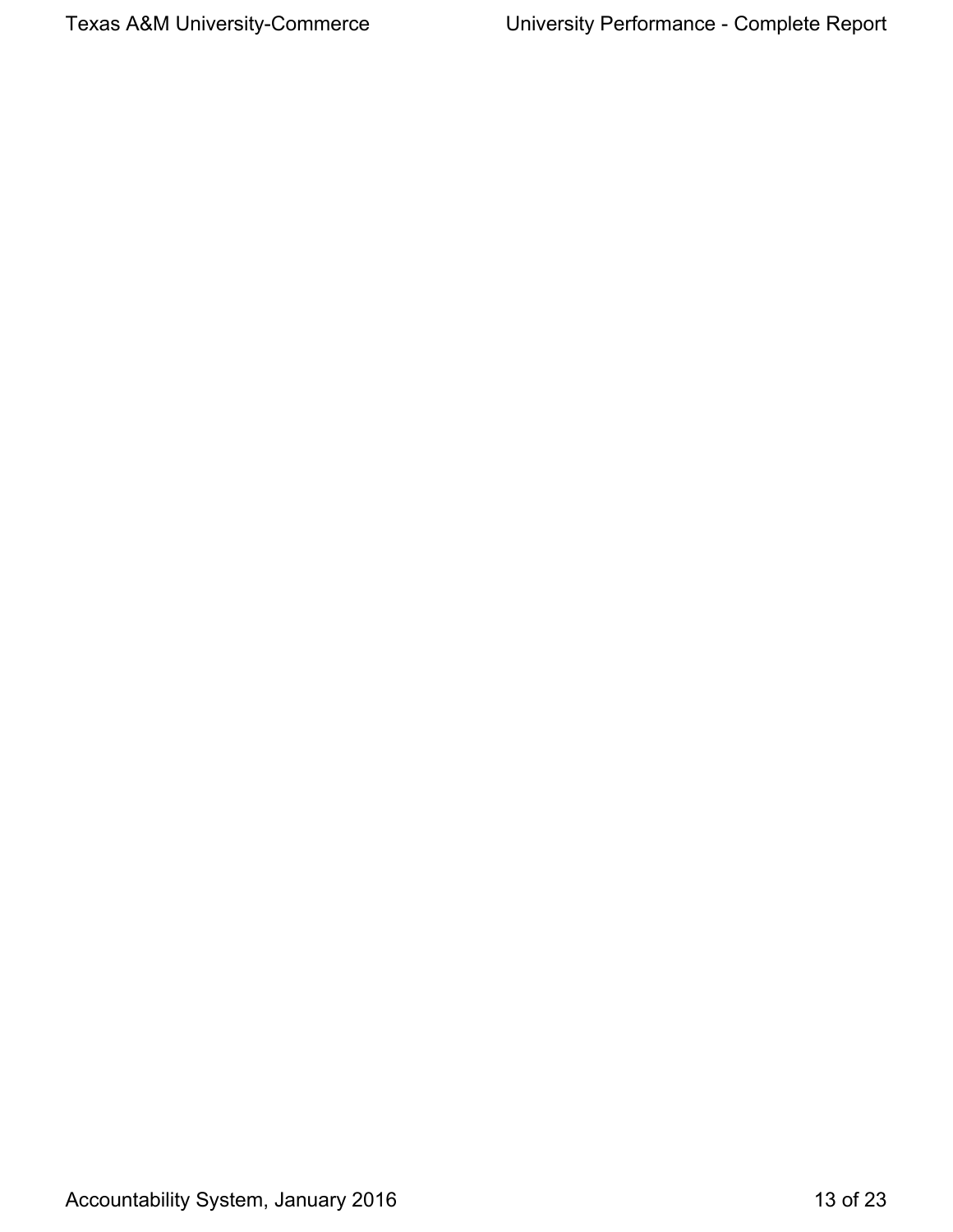|                                                                                                                             | <b>Texas A&amp;M</b><br><b>University-Commerce</b> | <b>Doctoral</b><br>Group<br><b>Out-of-State</b><br><b>Peers</b> | <b>Institution's Out-of-State Peers</b>         |                                            |                                             |                                                         |
|-----------------------------------------------------------------------------------------------------------------------------|----------------------------------------------------|-----------------------------------------------------------------|-------------------------------------------------|--------------------------------------------|---------------------------------------------|---------------------------------------------------------|
|                                                                                                                             |                                                    | <b>East Tennessee</b><br><b>State University</b>                | <b>Eastern</b><br>Michigan<br><b>University</b> | Idaho<br><b>State</b><br><b>University</b> | The<br>University of<br><b>West Florida</b> | University of<br><b>North Carolina</b><br>at Greensboro |
| Graduation Rate: Four, five, and<br>six-year graduation rates of first-time,<br>full-time degree seeking<br>undergraduates. |                                                    |                                                                 |                                                 |                                            |                                             |                                                         |
| 4-Year Rate                                                                                                                 | 31%                                                | 20.0%                                                           | 12.0%                                           | 11.0%                                      | 27.0%                                       | 31.0%                                                   |
| 5-Year Rate                                                                                                                 | 40%                                                | 37.0%                                                           | 27.0%                                           | 24.0%                                      | 44.0%                                       | 50.0%                                                   |
| 6-Year Rate                                                                                                                 | 52%                                                | 43.0%                                                           | 37.0%                                           | 30.0%                                      | 51.0%                                       | 56.0%                                                   |
| Degrees Awarded: Number of<br>graduates by level, race/ethnicity and<br>gender.                                             |                                                    |                                                                 |                                                 |                                            |                                             |                                                         |
| <b>Total Degrees</b>                                                                                                        | 3,238                                              | 3,269                                                           | 4,778                                           | 2,361                                      | 2,799                                       | 4,100                                                   |
| White                                                                                                                       | 1,851                                              | 2,834                                                           | 3,221                                           | 1,906                                      | 2,064                                       | 2,668                                                   |
| African American                                                                                                            | 479                                                | 145                                                             | 680                                             | 19                                         | 288                                         | 815                                                     |
| Hispanic                                                                                                                    | 363                                                | 59                                                              | 147                                             | 138                                        | 200                                         | 136                                                     |
| Asian                                                                                                                       | 88                                                 | 56                                                              | 129                                             | 49                                         | 104                                         | 142                                                     |
| Other                                                                                                                       | 457                                                | 175                                                             | 601                                             | 249                                        | 143                                         | 339                                                     |
| Level                                                                                                                       |                                                    |                                                                 |                                                 |                                            |                                             |                                                         |
| Associates                                                                                                                  | 0                                                  | 0                                                               | 0                                               | 393                                        | 201                                         | 0                                                       |
| <b>Bachelors</b>                                                                                                            | 1,441                                              | 2,320                                                           | 3,249                                           | 1,181                                      | 1,924                                       | 3,037                                                   |
| Master's                                                                                                                    | 1,708                                              | 644                                                             | 1,283                                           | 458                                        | 630                                         | 881                                                     |
| Doctor's Research/Scholarship<br>Doctor's Professional Practice                                                             | 89<br>$\mathbf 0$                                  | 114<br>145                                                      | 26<br>0                                         | 30<br>116                                  | 23<br>$\mathbf 0$                           | 131<br>$\mathbf 0$                                      |
| Gender                                                                                                                      |                                                    |                                                                 |                                                 |                                            |                                             |                                                         |
| Male                                                                                                                        | 1,289                                              | 1,298                                                           | 1,838                                           | 1,022                                      | 1,042                                       | 1,310                                                   |
| Female                                                                                                                      | 1,949                                              | 1,971                                                           | 2,940                                           | 1,339                                      | 1,757                                       | 2,790                                                   |
| Graduation Rate: Percent of first-time,<br>degree-seeking undergraduates who<br>have graduated after six academic<br>years. |                                                    |                                                                 |                                                 |                                            |                                             |                                                         |
| Total                                                                                                                       | 52.0%                                              | 43.0%                                                           | 37.0%                                           | 33.0%                                      | 51.0%                                       | 56.0%                                                   |
| White                                                                                                                       | 51.0%                                              | 44.0%                                                           | 45.0%                                           | 34.0%                                      | 52.0%                                       | 55.0%                                                   |
| African American                                                                                                            | 50.0%                                              | 28.0%                                                           | 20.0%                                           | 42.0%                                      | 44.0%                                       | 58.0%                                                   |
| Hispanic                                                                                                                    | 56.0%                                              | 37.0%                                                           | 33.0%                                           | 28.0%                                      | 57.0%                                       | 47.0%                                                   |
| Asian                                                                                                                       | 82.0%                                              | 71.0%                                                           | 45.0%                                           | 32.0%                                      | 62.0%                                       | 61.0%                                                   |
| American Indian or Alaska Native                                                                                            | 50.0%                                              | 17.0%                                                           | 37.0%                                           | 28.0%                                      | 56.0%                                       | 50.0%                                                   |
| Unknown                                                                                                                     | N/A                                                | 10.0%                                                           | 37.0%                                           | 22.0%                                      | 43.0%                                       | 56.0%                                                   |
| Nonresident Alien                                                                                                           | 33.0%                                              | 64.0%                                                           | 57.0%                                           | 56.0%                                      | 43.0%                                       | 67.0%                                                   |
| Graduates in Key Fields: Number of<br>degrees awarded in specific fields by<br>level.                                       |                                                    |                                                                 |                                                 |                                            |                                             |                                                         |
| <b>Computer Science</b>                                                                                                     | 97                                                 | 79                                                              | 35                                              | 42                                         | 128                                         | 118                                                     |
| Engineering                                                                                                                 | 44                                                 | 74                                                              | 133                                             | 165                                        | 75                                          | $\mathbf 0$                                             |
| Math                                                                                                                        | 23                                                 | 27                                                              | 32                                              | 14                                         | 48                                          | 20                                                      |
| <b>Physical Science</b>                                                                                                     | 17                                                 | 58                                                              | 26                                              | 39                                         | 18                                          | 23                                                      |
| Nursing and Allied-Health Graduates:<br>Number of degrees awarded in<br>nursing/allied-health by level.                     |                                                    |                                                                 |                                                 |                                            |                                             |                                                         |
| <b>Total Degrees</b>                                                                                                        | 10                                                 | 660                                                             | 534                                             | 579                                        | 214                                         | 342                                                     |
| Certificate                                                                                                                 | 0                                                  | 7                                                               | 4                                               | 43                                         | 0                                           | $\overline{c}$                                          |
| Associates                                                                                                                  | 0                                                  | 0                                                               | 0                                               | 102                                        | 0                                           | $\mathbf 0$                                             |
| <b>Bachelors</b>                                                                                                            | 10                                                 | 474                                                             | 426                                             | 238                                        | 210                                         | 188                                                     |
| Master's                                                                                                                    | 0                                                  | 128                                                             | 104                                             | 174                                        | 4                                           | 144                                                     |
| Doctor's Research/Scholarship                                                                                               | 0                                                  | 51                                                              | 0                                               | 0                                          | 0                                           | 8                                                       |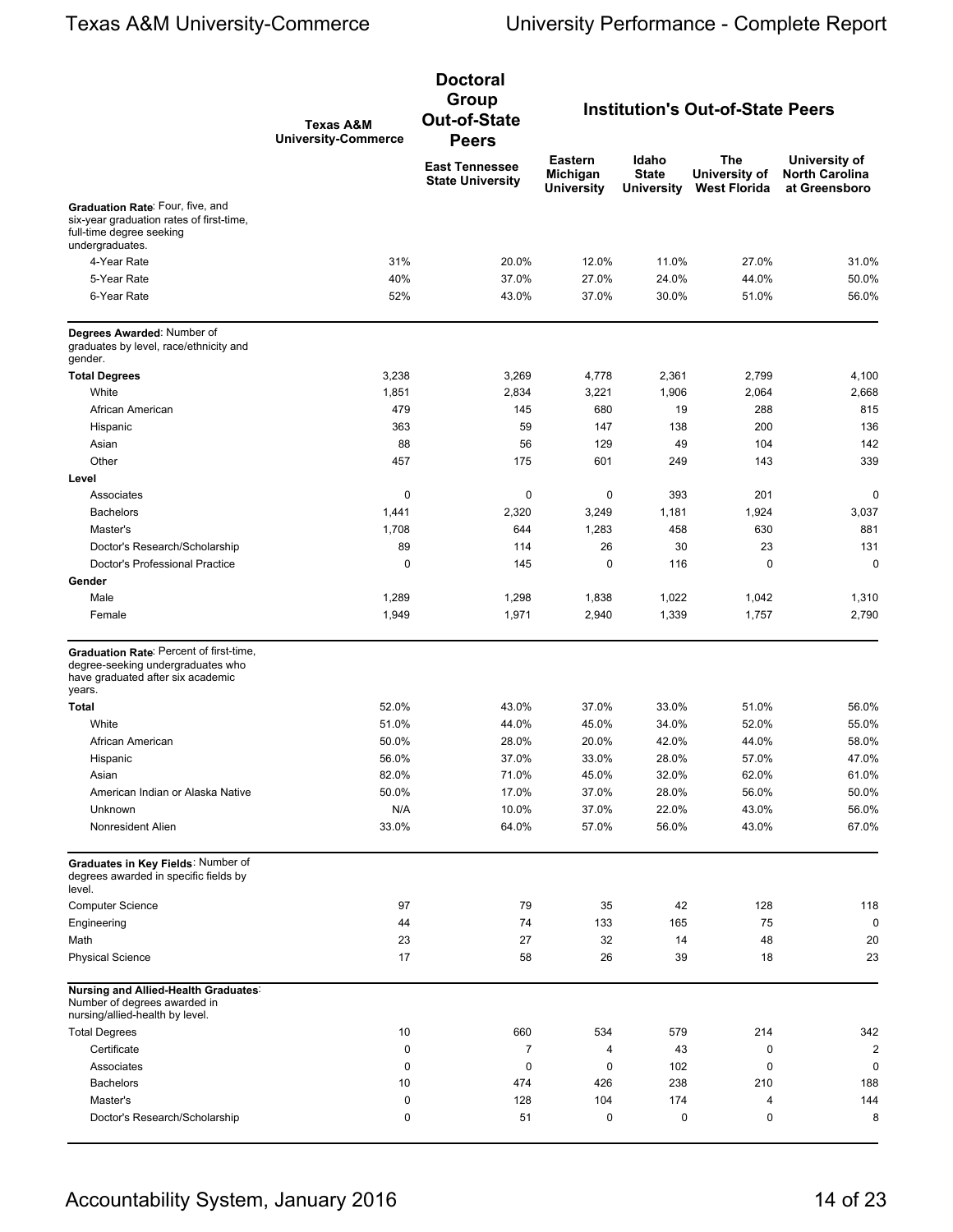## **Graduates Detail (FY 2015 )- Texas A&M University-Commerce**

**Success**

By 2015, increase by 50 percent the number of degrees, certificates, and other identifiable student successes from high quality programs.

## **By Level, Race/Ethnicity:**

| <b>Race/Ethnicity</b> |                 |                 | Doctor's    | Doctor's<br>Associate's Bachelor's Master's Research/ Professional Total |       |
|-----------------------|-----------------|-----------------|-------------|--------------------------------------------------------------------------|-------|
|                       |                 |                 | Scholarship | <b>Practice</b>                                                          |       |
| <b>White</b>          | 892             | 698             | 36          |                                                                          | 1,626 |
| African American      | 235             | 239             |             |                                                                          | 486   |
| Hispanic              | 216             | 148             |             |                                                                          | 367   |
| Asian                 | 25              | 78              |             |                                                                          | 103   |
| International         | $\overline{72}$ | 205             |             |                                                                          | 281   |
| Other                 | 36              | $\overline{77}$ |             |                                                                          | 113   |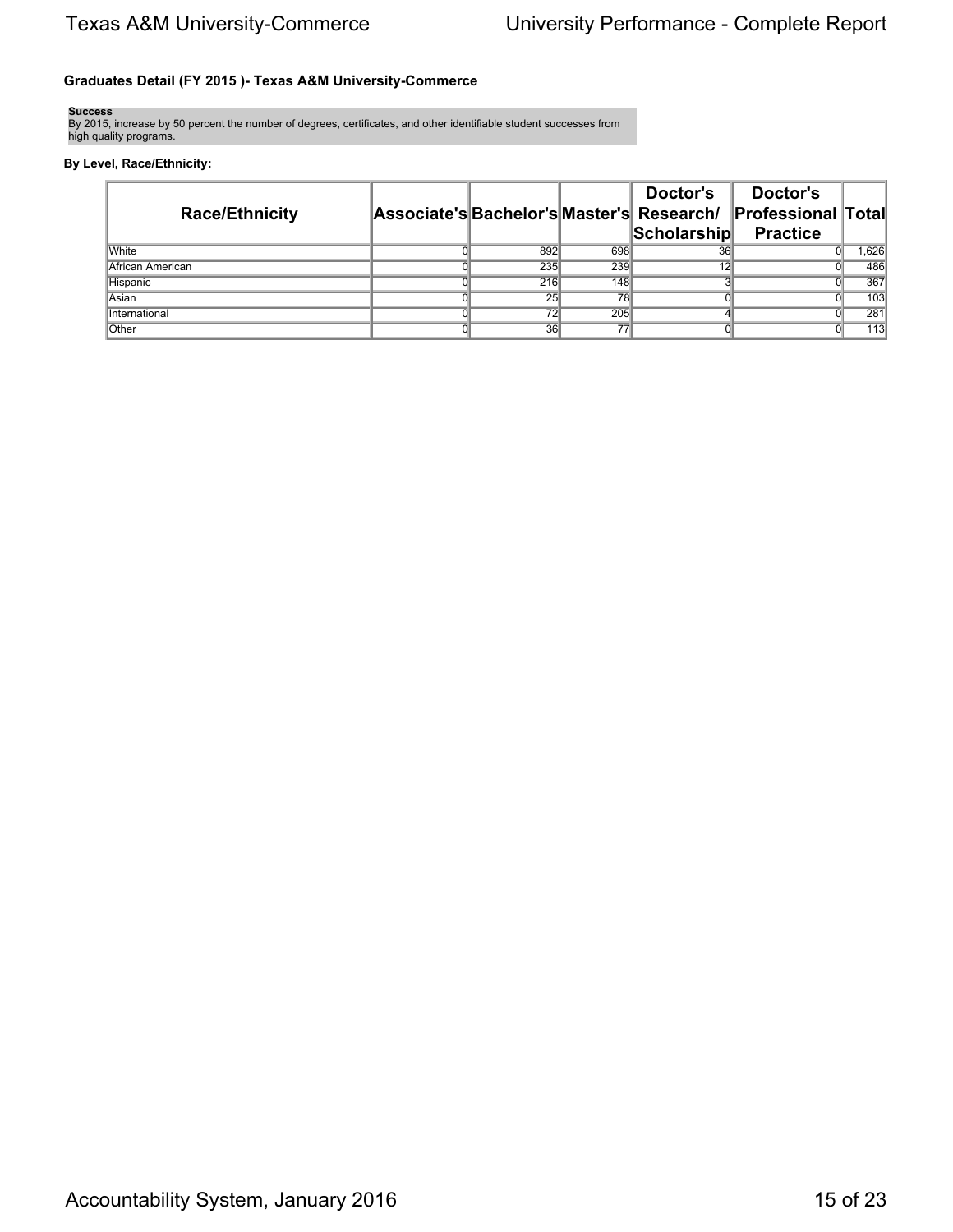| <b>Excellence - Key Measures</b>                                                                                                                                                                                                                                                                                                                                                                                                                                                                                                                                                                                                                                                                                                                                                                                                                          |                      |                      |                            |                                                                |
|-----------------------------------------------------------------------------------------------------------------------------------------------------------------------------------------------------------------------------------------------------------------------------------------------------------------------------------------------------------------------------------------------------------------------------------------------------------------------------------------------------------------------------------------------------------------------------------------------------------------------------------------------------------------------------------------------------------------------------------------------------------------------------------------------------------------------------------------------------------|----------------------|----------------------|----------------------------|----------------------------------------------------------------|
| <b>Faculty Teaching</b>                                                                                                                                                                                                                                                                                                                                                                                                                                                                                                                                                                                                                                                                                                                                                                                                                                   |                      |                      |                            |                                                                |
|                                                                                                                                                                                                                                                                                                                                                                                                                                                                                                                                                                                                                                                                                                                                                                                                                                                           | <b>Fall 2000</b>     | <b>Fall 2013</b>     | <b>Fall 2014</b>           | <b>Point Change</b><br><b>Fall 2000 to</b><br><b>Fall 2014</b> |
| 33. Tenured/tenure-track faculty teaching lower-division SCH                                                                                                                                                                                                                                                                                                                                                                                                                                                                                                                                                                                                                                                                                                                                                                                              | 46.9%                | 34.3%                | 33.9%                      | $-13.0$                                                        |
| A&M-Commerce continues to make a concerted effort to increase the percentage of lower division semester credit hours taught by<br>tenured/tenure-track faculty.                                                                                                                                                                                                                                                                                                                                                                                                                                                                                                                                                                                                                                                                                           |                      |                      |                            |                                                                |
| <b>Student/Faculty Ratio</b>                                                                                                                                                                                                                                                                                                                                                                                                                                                                                                                                                                                                                                                                                                                                                                                                                              |                      |                      |                            |                                                                |
| 34. Full-time student equivalents (FTSE) divided by full-time equivalent (FTE) faculty.                                                                                                                                                                                                                                                                                                                                                                                                                                                                                                                                                                                                                                                                                                                                                                   | $\bullet$            |                      |                            |                                                                |
| <b>Fall 2000</b>                                                                                                                                                                                                                                                                                                                                                                                                                                                                                                                                                                                                                                                                                                                                                                                                                                          |                      | <b>Fall 2013</b>     | <b>Fall 2014</b>           | %<br>Change                                                    |
| <b>FTSE   FTFE</b>                                                                                                                                                                                                                                                                                                                                                                                                                                                                                                                                                                                                                                                                                                                                                                                                                                        | Ratio<br><b>FTSE</b> | <b>FTFE</b><br>Ratio | <b>FTSE</b><br><b>FTFE</b> | Fall<br>2000 to<br>Ratio<br>Fall<br>2014                       |
| <b>FTSE/FTFE Ratio</b><br>5,118<br>292                                                                                                                                                                                                                                                                                                                                                                                                                                                                                                                                                                                                                                                                                                                                                                                                                    | 7,728<br>18:1        | 397<br>19:1          | 8,081<br>412               | 20:1<br>12.1%                                                  |
| FTE student to FTE faculty ratio has remained steady for several years, and is expected to continue at or near this figure.                                                                                                                                                                                                                                                                                                                                                                                                                                                                                                                                                                                                                                                                                                                               |                      |                      |                            |                                                                |
| <b>State and National Exams Success</b>                                                                                                                                                                                                                                                                                                                                                                                                                                                                                                                                                                                                                                                                                                                                                                                                                   |                      |                      |                            |                                                                |
| ī.<br>35. Certification and licensure rates                                                                                                                                                                                                                                                                                                                                                                                                                                                                                                                                                                                                                                                                                                                                                                                                               |                      |                      |                            |                                                                |
|                                                                                                                                                                                                                                                                                                                                                                                                                                                                                                                                                                                                                                                                                                                                                                                                                                                           | FY 2000              | FY 2014              | FY 2015                    | <b>Point Change</b><br>FY 2012 to<br>FY 2015                   |
| Law<br>Pharmacy                                                                                                                                                                                                                                                                                                                                                                                                                                                                                                                                                                                                                                                                                                                                                                                                                                           | N/A<br>N/A           | N/A<br>N/A           | N/A<br>N/A                 | N/A<br>N/A                                                     |
| Nursing<br>Engineering                                                                                                                                                                                                                                                                                                                                                                                                                                                                                                                                                                                                                                                                                                                                                                                                                                    | N/A<br>N/A           | N/A<br>N/A           | N/A<br>N/A                 | N/A<br>N/A                                                     |
| Although A&M-Commerce offers engineering programs, students are not required to take the Fundamentals of Engineering (FE) / Engineer<br>in Training (EIT) exam upon completion of the program. A nursing program was recently added to the institution's program inventory with<br>the first enrollment in Spring 2013. This program will not have certification/licensure results for a few years.<br>A&M-Commerce does not offer programs in Law or Pharmacy.<br><b>Tenured/Tenure-Track FTE Faculty</b>                                                                                                                                                                                                                                                                                                                                                |                      |                      |                            |                                                                |
|                                                                                                                                                                                                                                                                                                                                                                                                                                                                                                                                                                                                                                                                                                                                                                                                                                                           | <b>Fall 2000</b>     | <b>Fall 2013</b>     | <b>Fall 2014</b>           | <b>Point Change</b>                                            |
|                                                                                                                                                                                                                                                                                                                                                                                                                                                                                                                                                                                                                                                                                                                                                                                                                                                           |                      |                      |                            | <b>Fall 2000 to</b><br><b>Fall 2014</b>                        |
| 36. Percent of FTE teaching faculty who are tenured/tenure-track                                                                                                                                                                                                                                                                                                                                                                                                                                                                                                                                                                                                                                                                                                                                                                                          | 58.3%                | 54.9%                | 57.6%                      | $-0.7$                                                         |
| The percent of tenure/tenure-track faculty is expected to show a slow increase for the next five years due to recent and future faculty hires.                                                                                                                                                                                                                                                                                                                                                                                                                                                                                                                                                                                                                                                                                                            |                      |                      |                            |                                                                |
| <b>Quality Enhancement Plan</b>                                                                                                                                                                                                                                                                                                                                                                                                                                                                                                                                                                                                                                                                                                                                                                                                                           |                      |                      |                            |                                                                |
| 37. Quality Enhancement Plan, Including Reaffirmation Year                                                                                                                                                                                                                                                                                                                                                                                                                                                                                                                                                                                                                                                                                                                                                                                                |                      |                      |                            |                                                                |
| In accordance with the Southern Association of Colleges and Schools Commission on colleges Core Principle 2.12 and comprehensive<br>standard 3.3.2. Texas A&M University-Commerce has selected and developed a topic for the Quality Enhancement Plan (QEP) –<br>Preparing Students for An Interconnected World. The QEP was reviewed by the SACSCOC on-site review team in the Spring of 2014, and<br>reaffirmation was announced in December of 2014 by SACSCOC. The QEP has been fully implemented during the Fall 2014 term at<br>A&M-Commerce. The A&M-Commerce website offers a full description of the QEP at: www.tamuc.edu/QEP. Additionally, multiple social<br>media channels have been established, including two-way communication via Facebook at www.facebook.com/tamucqep. The QEP<br>committee can be reached at QEP.Committee@tamuc.edu |                      |                      |                            |                                                                |
| <b>Excellent Programs</b>                                                                                                                                                                                                                                                                                                                                                                                                                                                                                                                                                                                                                                                                                                                                                                                                                                 |                      |                      |                            |                                                                |
| 38. Excellent Programs                                                                                                                                                                                                                                                                                                                                                                                                                                                                                                                                                                                                                                                                                                                                                                                                                                    |                      |                      |                            |                                                                |
| <b>Highlighted Excellent Programs 1</b>                                                                                                                                                                                                                                                                                                                                                                                                                                                                                                                                                                                                                                                                                                                                                                                                                   |                      |                      |                            |                                                                |
| Texas A&M University-Commerce offers a competency-based program that prepares innovative leaders for employment in an increasingly<br>technological and global society. The Bachelor of Applied Arts and Sciences degree in Organizational Leadership (BAAS-OL) is an<br>affordable way to earn a baccalaureate. The entire program is available online and is tailored specifically for adult learners. Tuition is a flat<br>rate fee for each seven-week term and many of the courses include e-textbooks at no extra charge. Students are able to use current<br>knowledge to demonstrate mastery of the subjects and to help them accelerate and shorten the time to degree completion.                                                                                                                                                               |                      |                      |                            |                                                                |

http://www.tamuc.edu/admissions/oneStopShop/undergraduateAdmissions/transferAdmissions2/BAASorganizationalLeadership/default.aspx

Accountability System, January 2016 16 of 23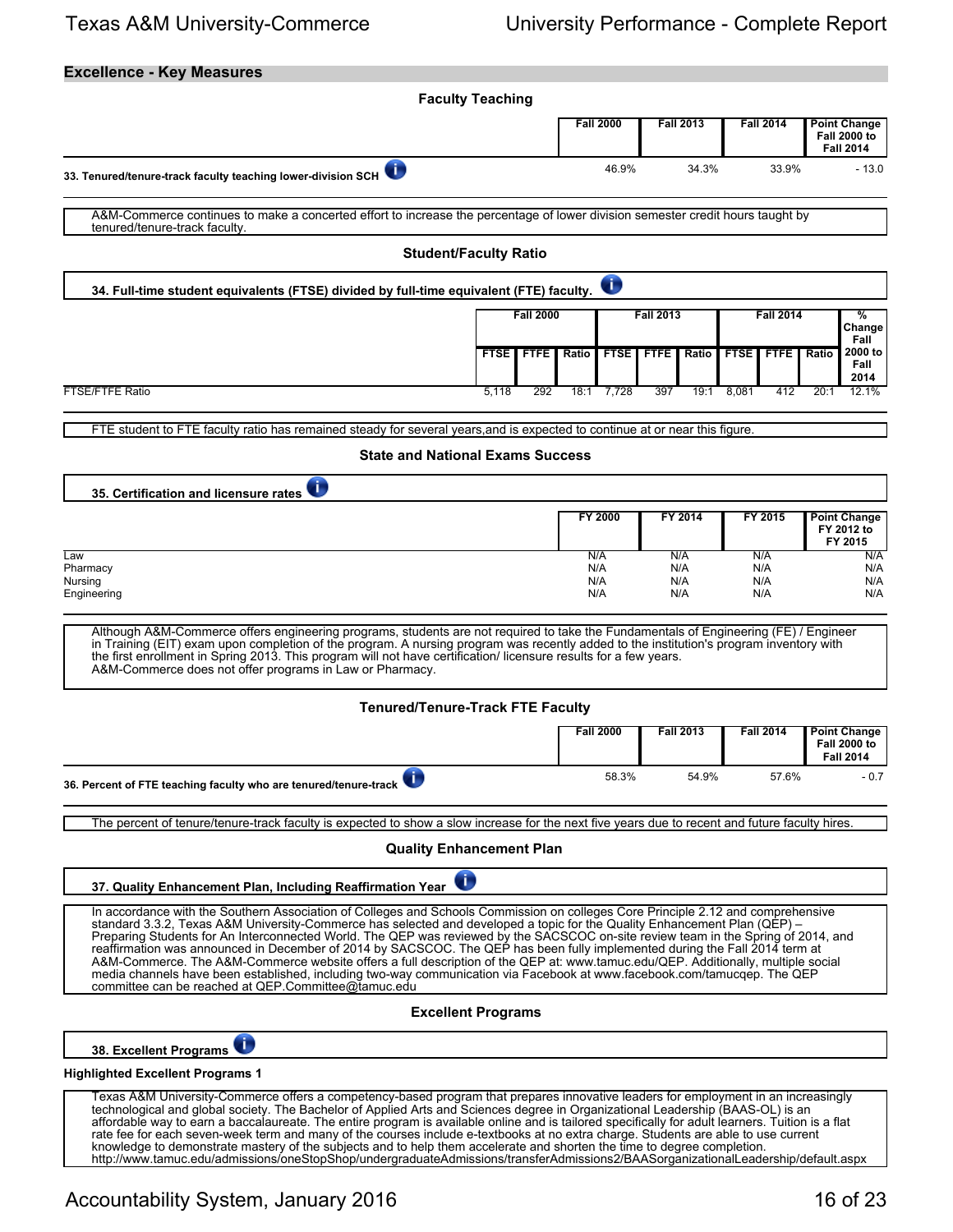### **Highlighted Excellent Programs 2**

The Teacher Education Programs in the department of Curriculum and Instruction (C&I) include various degree programs and has approximately 1,000 undergraduates, 425 masters students, and 70 doctoral students. The undergraduate (BSIS/BAIS) program operates within a well established collaborative of P-20-focused partnerships with more than 40 districts. It's consistently among the top 5 producers of teachers in Texas & currently #2 in producing science teachers. Recent CREATE data cited an 81% retention rate after 5 years for graduates of our undergraduate programs. A&M-Commerce's Masters for elementary teachers has been ranked #2 in the nation by graduateeducation.com; and, ranked #13 in the Top U.S. Colleges and Universities for Teaching. Within the last few years, faculty members have received over 20 teaching and other awards. Additionally, the C&I faculty have procured approximately \$5.3 million in grants in recent years; and our STEM Initiative, LeoTeach/LeonnieTeach, aligns with (TAMUS) goals outlined in Changing the Face of Public Education to Impact New Realities.

http://www.tamuc.edu/academics/colleges/educationHumanServices/departments/curriculumInstruction/default.aspx.

#### **Excellence - Contextual Measures**

|                                                   | <b>Fall 2000</b> | <b>Fall 2013</b> | <b>Fall 2014</b> | <b>Point Change</b><br><b>Fall 2000 to</b><br><b>Fall 2014</b> |
|---------------------------------------------------|------------------|------------------|------------------|----------------------------------------------------------------|
| 39. FTE tenured/tenure-track faculty demographics |                  |                  |                  |                                                                |
| <b>Ethnicity</b>                                  |                  |                  |                  |                                                                |
| Total                                             | 58.3%            | 54.9%            | 57.6%*           | $-0.7$                                                         |
| White                                             | 57.6%            | 52.3%            | 52.4%            | $-5.2$                                                         |
| African American                                  | 48.9%            | 61.0%            | 67.7%            | 18.8                                                           |
| Hispanic                                          | 77.5%            | 54.2%            | 76.0%            | $-1.5$                                                         |
| Asian                                             | 85.7%            | 81.9%            | 82.7%            | $-3.0$                                                         |
| International                                     | N/A              | 0.0%             | 0.0%             | N/A                                                            |
| Other                                             | 100.0%           | 30.7%            | 49.3%            | $-50.7$                                                        |
| Gender                                            |                  |                  |                  |                                                                |
| Male                                              | 65.0%            | 67.0%            | 69.6%            | 4.6                                                            |
| Female                                            | 46.6%            | 42.9%            | 45.5%            | $-1.1$                                                         |

\*Hispanic faculty members, except international ones, are counted as Hispanic. Faculty who are "Multi-Racial one of which is African American" are included with the African American faculty. Asian includes Asian, Hawaiian, and Pacific Islanders. "Other" includes American Indian, Alaskan Native, Unknown, and two or more races, excluding African American. International faculty are shown as a separate category.

| <b>Faculty Rank</b>                                      |                                      |               |            |                               |                               |           |  |  |
|----------------------------------------------------------|--------------------------------------|---------------|------------|-------------------------------|-------------------------------|-----------|--|--|
|                                                          | <b>Teaching</b><br><b>Assistants</b> | Other Faculty | Instructor | <b>Assistant</b><br>Professor | <b>Associate</b><br>Professor | Professor |  |  |
| 40. Faculty Rank (Fall 2014)<br><b>Faculty Ethnicity</b> |                                      |               |            |                               |                               |           |  |  |
| Total*                                                   | 57                                   | 365           |            | 125                           | 71                            | 66        |  |  |
| White                                                    | 43                                   | 310           |            | 83                            | 52                            | 48        |  |  |
| African American                                         |                                      | 18            |            | 10                            | 6                             | 4         |  |  |
| Hispanic                                                 |                                      | 17            |            | 10                            |                               | 6         |  |  |
| Asian                                                    |                                      | 11            |            | 20                            |                               | 8         |  |  |
| International                                            |                                      |               |            |                               |                               |           |  |  |
| Other                                                    |                                      | 8             | $\Omega$   | 2                             |                               | 0         |  |  |
| <b>Faculty Gender</b>                                    |                                      |               |            |                               |                               |           |  |  |
| Male                                                     | 16                                   | 130           | 0          | 76                            | 37                            | 47        |  |  |
| Female                                                   | 41                                   | 235           |            | 49                            | 34                            | 19        |  |  |

\*Hispanic faculty members, except international ones, are counted as Hispanic. Faculty who are "Multi-Racial one of which is African American" are included with the African American faculty. Asian includes Asian, Hawaiian, and Pacific Islanders. "Other" includes American Indian, Alaskan Native, Unknown, and two or more races, excluding African American. International faculty are shown as a separate category.

|                                                           | FY 2002  | FY 2014  | FY 2015          | % Change<br>FY 2002 to<br>FY 2015 | <b>National</b><br>Average<br>(FY 2015) | % National<br>Average                             |
|-----------------------------------------------------------|----------|----------|------------------|-----------------------------------|-----------------------------------------|---------------------------------------------------|
| $\overline{\mathbf{d}}$<br>41. Faculty Salary Comparisons |          |          |                  |                                   |                                         |                                                   |
| Professor                                                 | \$68,890 | \$91,572 | \$91,100         | 32.2%                             | \$117,155                               | 78%                                               |
| Associate Professor                                       | \$53,070 | \$69,358 | \$69,362         | 30.7%                             | \$83,243                                | 83%                                               |
| <b>Assistant Professor</b>                                | \$48,028 | \$67,863 | \$67,012         | 39.5%                             | \$71,840                                | 93%                                               |
| Instructor                                                | \$58,564 | \$66,048 | \$66,050         | 12.8%                             | \$49,231                                | 134%                                              |
|                                                           |          |          | <b>Fall 2000</b> | <b>Fall 2014</b>                  | <b>Fall 2015</b>                        | %/Point                                           |
|                                                           |          |          |                  |                                   |                                         | Change<br><b>Fall 2000 to</b><br><b>Fall 2015</b> |
| 42. Endowed Professorships and Chairs                     |          |          | $\mathbf 0$      | 0                                 | $\mathbf 0$                             | N/A                                               |
| Percent unfilled                                          |          |          | N/A              | N/A                               | N/A                                     | N/A                                               |
| Percent of total tenured/tenure-track faculty             |          |          | N/A              | N/A                               | N/A                                     | N/A                                               |

## Accountability System, January 2016 17 of 23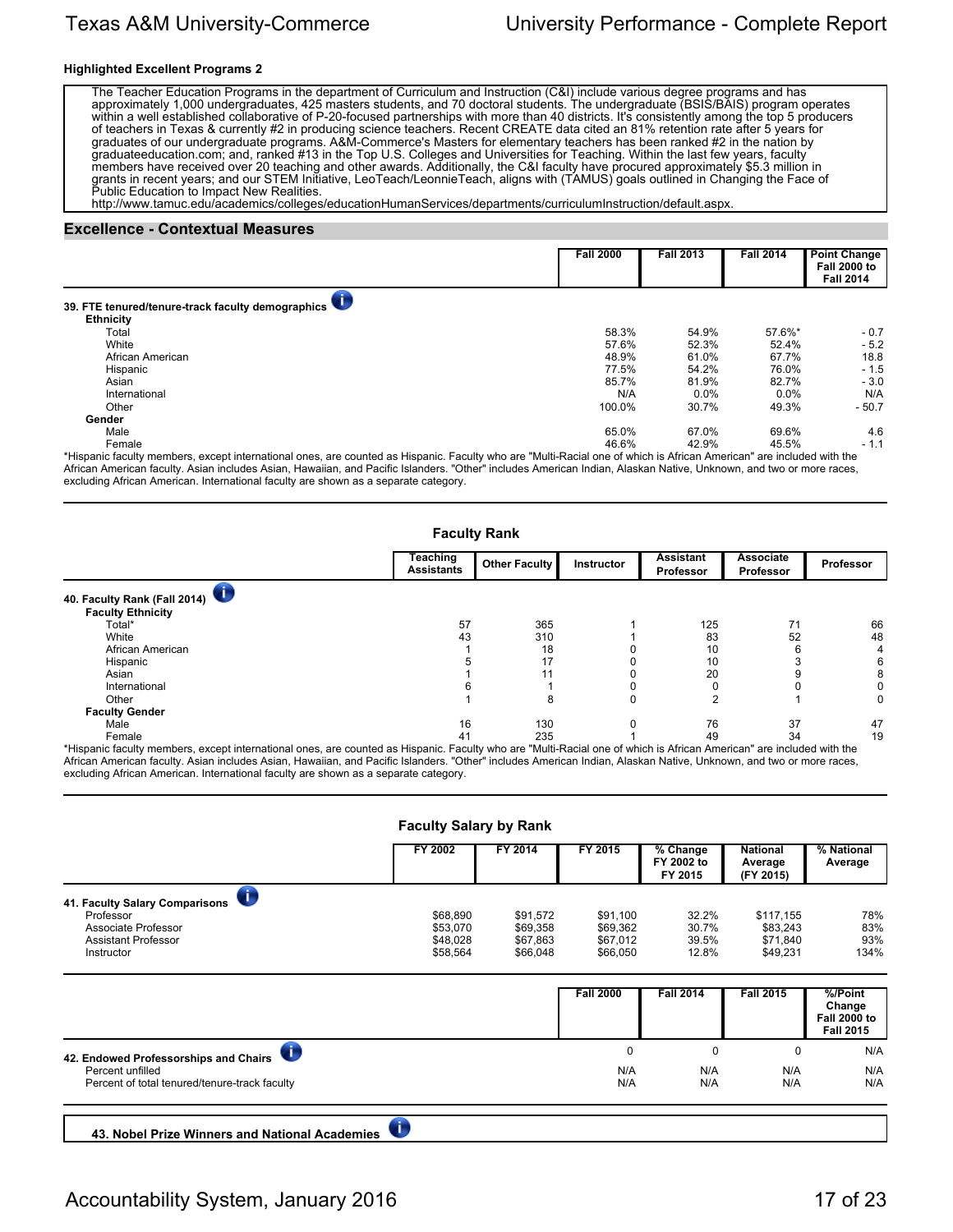|                                                                                                                          |                                                    |                                                                 | FY 2013                                  | FY 2014                                 | FY 2015                                     | % Change<br>FY 2013 to<br>FY 2015                       |
|--------------------------------------------------------------------------------------------------------------------------|----------------------------------------------------|-----------------------------------------------------------------|------------------------------------------|-----------------------------------------|---------------------------------------------|---------------------------------------------------------|
| 44. Other Faculty Awards                                                                                                 | $\bullet$                                          |                                                                 |                                          |                                         |                                             |                                                         |
|                                                                                                                          |                                                    |                                                                 |                                          | FY 2013                                 | FY 2014<br>FY 2015                          | % Change FY<br>2013 to FY<br>2015                       |
|                                                                                                                          | <b>Texas A&amp;M</b><br><b>University-Commerce</b> | <b>Doctoral</b><br>Group<br><b>Out-of-State</b><br><b>Peers</b> |                                          | <b>Institution's Out-of-State Peers</b> |                                             |                                                         |
|                                                                                                                          |                                                    | <b>East Tennessee</b><br><b>State University</b>                | Eastern<br>Michigan<br><b>University</b> | <b>Idaho State</b><br><b>University</b> | The<br>University of<br><b>West Florida</b> | University of<br><b>North Carolina at</b><br>Greensboro |
| <b>Tenure/Tenure-Track Faculty</b><br>Percentage of all full-time faculty<br>members who are tenured or<br>tenure-track. |                                                    |                                                                 |                                          |                                         |                                             |                                                         |
| Percent of<br><b>Tenured/Tenure-Track faculty</b>                                                                        | N/A                                                | 73%                                                             | 87%                                      | 57%                                     | 71%                                         | 72%                                                     |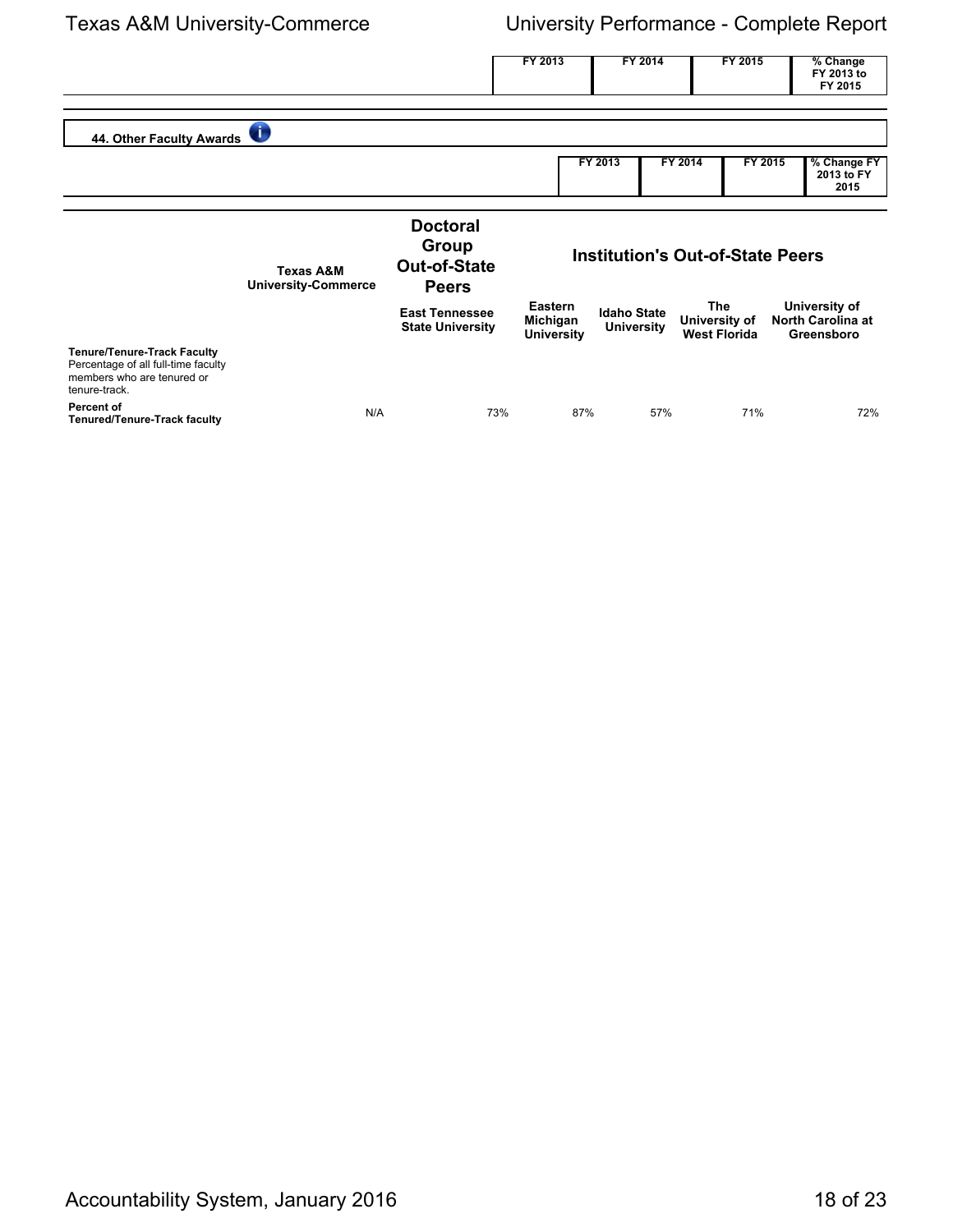## **Research - Key Measures**



While significant progress has been made in research expenditures (92% increase from FY 2001 and 34% increase from FY 2013), more emphasis continues to be applied for increasing external funding and expenditures, including incentives for acquiring external funding.

### **Research - Contextual Measures**

|                                                                                     | FY 2001 | FY 2014 | FY 2015 | % Change<br>FY 2001 to<br>FY 2015 |
|-------------------------------------------------------------------------------------|---------|---------|---------|-----------------------------------|
| 48. Research Expenditures by Source (\$ Millions)                                   | \$0.337 | \$2.766 | \$3.431 | 918.6%                            |
| Federal                                                                             | \$0.114 | \$1.222 | \$1.798 | 1470.0%                           |
| State                                                                               | \$0.065 | \$0.366 | \$0.398 | 516.7%                            |
| Private                                                                             | \$0.140 | \$0.344 | \$0.357 | 154.5%                            |
| Institutional                                                                       | \$0.017 | \$0.833 | \$0.878 | 4949.0%                           |
| Restricted Research Expenditures (amount shown is a subset of the categories above) | \$0.223 | \$1,493 | \$2.155 | 864.6%                            |

For information on restricted research expenditures, go to<http://www.thecb.state.tx.us/RDF>

|                                                                                  | FY 2009  |   | FY 2013   | FY 2014 |           | FY 2015   | % Change<br>FY 2009 to<br>FY 2015 |              |
|----------------------------------------------------------------------------------|----------|---|-----------|---------|-----------|-----------|-----------------------------------|--------------|
| $\bullet$<br>49. Faculty holding extramural research grants<br>Number<br>Percent | 22<br>5% |   | 33<br>14% |         | 41<br>11% | 36<br>10% |                                   | 63.6%<br>5.0 |
|                                                                                  | FY 2001  |   | FY 2013   |         | FY 2014   | FY 2015   | FY 2001 to<br>FY 2015             | % Change     |
| <b>Patents</b><br>U.<br>50. Number of new U.S. patents issued or reissued.       |          | 0 |           | 0       |           | 0         | 0                                 | N/A          |

## Accountability System, January 2016 19 of 23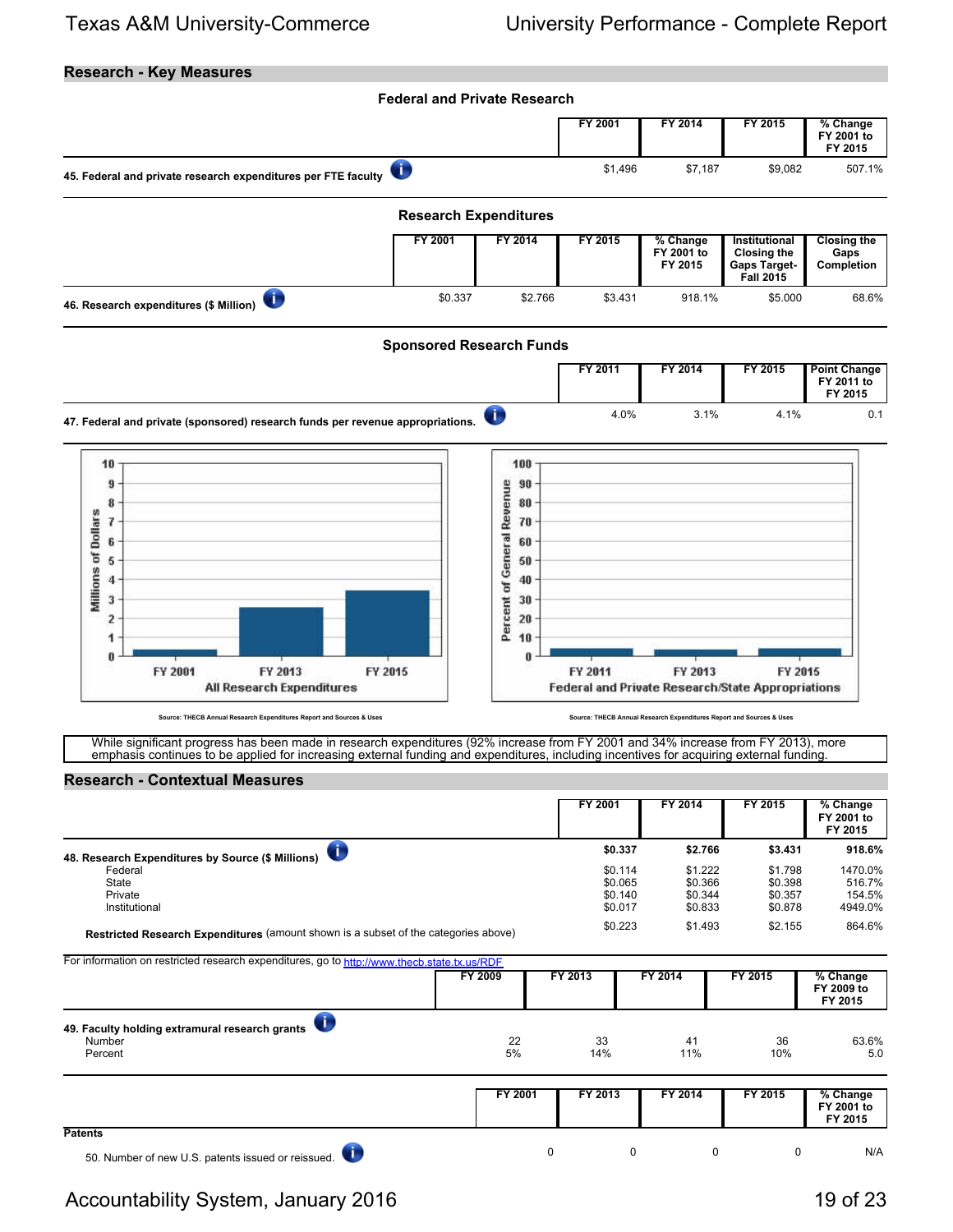51. Number of new patent applications **0** 3 1 0 N/A

A&M-Commerce has undertaken efforts to increase the numbers of faculty applying for and receiving patents. The efforts include making available guidance for obtaining a patent to assist faculty members in recognizing opportunities for commercialization.

|                                                                                       | Texas A&M<br><b>University-Commerce</b> | <b>Doctoral</b><br>Group<br>Out-of-State<br><b>Peers</b> | <b>Institution's Out-of-State Peers</b>         |                                         |                                          |                                                         |
|---------------------------------------------------------------------------------------|-----------------------------------------|----------------------------------------------------------|-------------------------------------------------|-----------------------------------------|------------------------------------------|---------------------------------------------------------|
|                                                                                       |                                         | <b>East Tennessee</b><br><b>State University</b>         | <b>Eastern</b><br>Michigan<br><b>University</b> | <b>Idaho State</b><br><b>University</b> | <b>The University</b><br>of West Florida | <b>University of North</b><br>Carolina at<br>Greensboro |
| <b>Research Expenditures</b><br>Current year research<br>expenditures.                |                                         |                                                          |                                                 |                                         |                                          |                                                         |
| <b>Research Expenditures</b>                                                          | \$3,103,102                             | \$10,696,086                                             | \$5,054,558                                     | \$16,981,598                            | \$8,095,306                              | \$16,069,120                                            |
| <b>Research Funds</b><br>Amount of sponsored<br>(external/federal) research<br>funds. |                                         |                                                          |                                                 |                                         |                                          |                                                         |
| <b>Federal Research Funds</b>                                                         | \$4,612,952                             | \$19,278,386                                             | \$4,961,094                                     | \$8,267,766                             | \$11,533,825                             | \$10,404,426                                            |

**Source: IPEDS Fall 2014**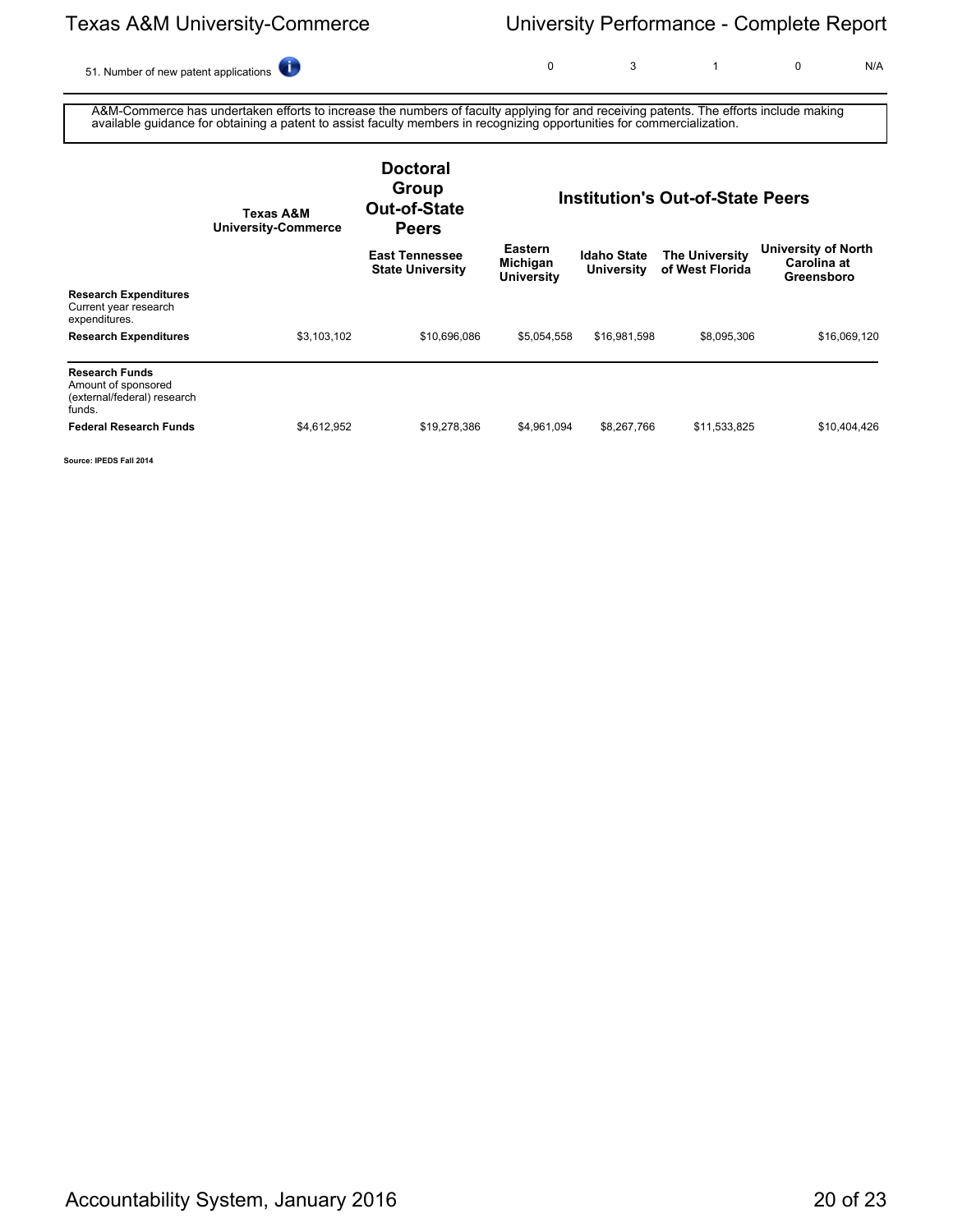## **Institutional Efficiency and Effectiveness - Key Measures**

| <b>Administrative Cost</b>                                                                                                                                                                                          |                         |                          |                          |                                                              |  |  |  |  |  |
|---------------------------------------------------------------------------------------------------------------------------------------------------------------------------------------------------------------------|-------------------------|--------------------------|--------------------------|--------------------------------------------------------------|--|--|--|--|--|
|                                                                                                                                                                                                                     | FY 2000                 | FY 2014                  | FY 2015                  | <b>Point Change</b><br>FY 2000 to<br>FY 2015                 |  |  |  |  |  |
| ī.<br>52. Administrative costs as a percent of operating budget                                                                                                                                                     | 10.3%                   | 10.2%                    | 10.2%                    | $-0.2$                                                       |  |  |  |  |  |
| A&M-Commerce has set in place measures to ensure this remains at 10% or under.                                                                                                                                      |                         |                          |                          |                                                              |  |  |  |  |  |
| <b>Space Usage Efficiency (SUE)</b>                                                                                                                                                                                 |                         |                          |                          |                                                              |  |  |  |  |  |
| 53. Space usage efficiency measure of the effectiveness and efficiency of existing teaching space utilization. Classroom and lab<br>passing score is 75 and overall passing score is 150.<br>Œ                      |                         |                          |                          |                                                              |  |  |  |  |  |
|                                                                                                                                                                                                                     |                         |                          | <b>Fall 2014</b>         | <b>Fall 2015</b>                                             |  |  |  |  |  |
| Classroom space use efficiency<br>Lab space use efficiency<br>Overall space use efficiency                                                                                                                          |                         |                          | 50<br>49<br>99           | 50<br>49<br>99                                               |  |  |  |  |  |
| A&M-Commerce continually strives to improve upon space utilization. A&M-commerce has committed to regularly update the campus<br>master plan and make decisions about facilities from the perspective of that plan. |                         |                          |                          |                                                              |  |  |  |  |  |
| <b>Appropriated Funds per FTE Faculty</b>                                                                                                                                                                           |                         |                          |                          |                                                              |  |  |  |  |  |
| 54. State appropriations divided by full-time equivalent students and annual full-time equivalent teaching faculty.<br>$\ddot{\textbf{v}}$                                                                          |                         |                          |                          |                                                              |  |  |  |  |  |
|                                                                                                                                                                                                                     | FY 2001                 | FY 2014                  | FY 2015                  | % Change<br>FY 2001 to<br>FY 2015                            |  |  |  |  |  |
| Appropriated funds per FTE student<br>Appropriated funds per FTE faculty                                                                                                                                            | \$6,320<br>\$61,929     | \$5,787<br>\$59,611      | \$5,650<br>\$59,494      | $-10.6%$<br>$-3.9%$                                          |  |  |  |  |  |
| <b>Historically Underutilized Business (HUB)</b>                                                                                                                                                                    |                         |                          |                          |                                                              |  |  |  |  |  |
|                                                                                                                                                                                                                     | FY 2000                 | FY 2014                  | FY 2015                  | %/Point<br>Change<br>FY 2000 to<br>FY 2015                   |  |  |  |  |  |
| 55. HUB Expenditures without construction (Millions)                                                                                                                                                                | \$0.815                 | \$2.520                  | \$2.857                  | 250.4%                                                       |  |  |  |  |  |
| Percent of total expenditures<br><b>HUB Expenditures with construction (Millions)</b><br>Percent of total expenditures                                                                                              | 7.1%<br>\$0.943<br>8.2% | 9.6%<br>\$2.979<br>11.3% | 9.7%<br>\$6.764<br>22.9% | 2.6<br>617.4%<br>14.7                                        |  |  |  |  |  |
| A&M-Commerce strives to continue to increase our overall HUB utilization by providing opportunities to all vendors interested in doing<br>business with the University.                                             |                         |                          |                          |                                                              |  |  |  |  |  |
| <b>Operating Expenses per FTE Student</b>                                                                                                                                                                           |                         |                          |                          |                                                              |  |  |  |  |  |
|                                                                                                                                                                                                                     | FY 2001                 | FY 2014                  | FY 2015                  | % Change<br>FY 2001 to<br>FY 2015                            |  |  |  |  |  |
| T,<br>56. Operating expenses per FTE student                                                                                                                                                                        | \$10,539                | \$13.895                 | \$13,573                 | 28.8%                                                        |  |  |  |  |  |
| <b>Total Revenue per FTE Student and FTE teaching Faculty</b>                                                                                                                                                       |                         |                          |                          |                                                              |  |  |  |  |  |
|                                                                                                                                                                                                                     | <b>FY 2000</b>          | FY 2014                  | FY 2015                  | % Change<br>FY 2000 to<br>FY 2015                            |  |  |  |  |  |
| Œ<br>57. Total revenue<br>Per FTE student<br>Per FTE faculty                                                                                                                                                        | \$10,435<br>\$108,604   | \$15,504<br>\$159,710    | \$15,426<br>\$162,441    | 47.8%<br>49.6%                                               |  |  |  |  |  |
| Effective Fall 2014, A&M-Commerce implemented a new guaranteed tuition plan to lock in rates to help students and parents budget for<br>college expenses and promote timely graduation.                             |                         |                          |                          |                                                              |  |  |  |  |  |
| <b>Institutional Efficiency and Effectiveness - Contextual Measures</b>                                                                                                                                             |                         |                          |                          |                                                              |  |  |  |  |  |
|                                                                                                                                                                                                                     | <b>Fall 2000</b>        | <b>Fall 2014</b>         | <b>Fall 2015</b>         | %/Point<br>Change<br><b>Fall 2000 to</b><br><b>Fall 2015</b> |  |  |  |  |  |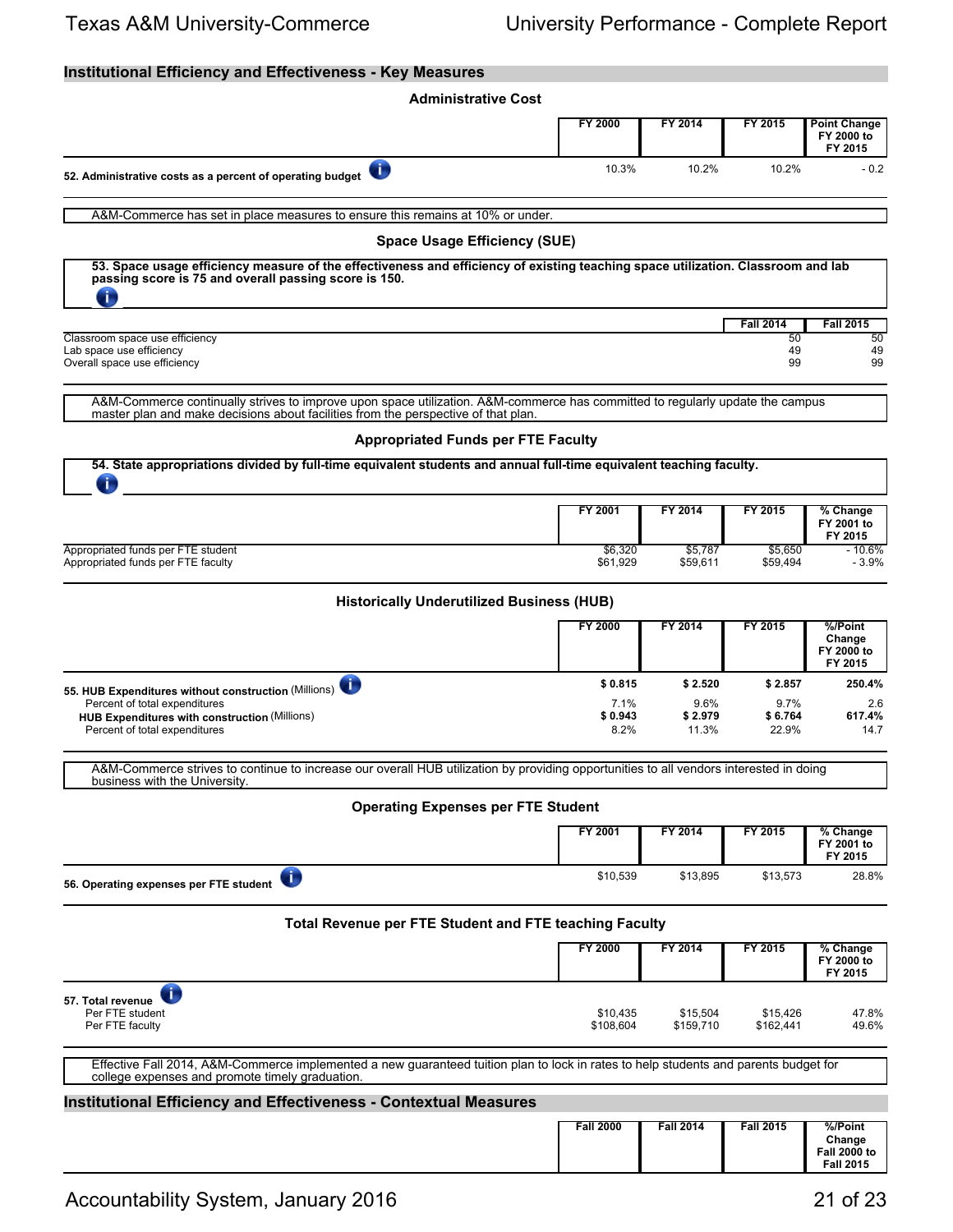| <b>Class Size</b>                                                            |         |                  |                  |                  |                                         |
|------------------------------------------------------------------------------|---------|------------------|------------------|------------------|-----------------------------------------|
| Æ<br>58. Average class size                                                  |         | 25               | 28               | 27               | 8.0%                                    |
| Median class size                                                            |         | 23               | 24               | 24               | 4.3%                                    |
| 59. Percentage of undergraduate classes with less than 20 students           |         | 48.6%            | 38.7%            | 38.8%            | $-9.8$                                  |
| 60. Percentage of undergraduate classes with 50 students or more             |         | 4.8%             | 4.8%             | 4.5%             | $-0.3$                                  |
|                                                                              |         | <b>FY 2000</b>   | FY 2015          | FY 2016          | % Change<br>FY 2000 to<br>FY 2016       |
| O<br>61. Average cost of resident undergraduate tuition and fees for 30 SCH. |         | \$2,743          | \$6,753          | \$7,264          | 164.8%                                  |
|                                                                              |         | <b>Fall 2000</b> | <b>Fall 2014</b> | <b>Fall 2015</b> | % Change                                |
|                                                                              |         |                  |                  |                  | <b>Fall 2000 to</b><br><b>Fall 2015</b> |
| 62. E&G Square footage                                                       |         |                  |                  |                  |                                         |
| E&G classroom per FTE student<br>E&G lab per FTE student                     |         | 19.62<br>7.27    | 7.75<br>5.64     | 8.73<br>5.50     | $-55.5%$<br>$-24.3%$                    |
|                                                                              | FY 2011 | FY 2013          | FY 2014          | FY 2015          | % Change                                |
| <b>Endowment</b>                                                             |         |                  |                  |                  | FY 2011 to<br>FY 2015                   |
| 63. True and Term Endowment (\$ millions)                                    | N/A     | \$14.6           | \$16.0           | \$16.0           |                                         |
| 64. Quasi Endowment (\$ millions)                                            | N/A     | \$0.0            | \$0.0            | \$0.0            |                                         |
| 65. Total Endowment (\$ millions)                                            | N/A     | \$14.6           | \$16.0           | \$16.0           | N/A                                     |
| 66. Total Endowment - Per FTE student                                        | N/A     | \$1,618          | \$1,849          | \$1,728          | N/A                                     |

|                                                                                   | FY 2001      | FY 2014       | FY 2015       | $\sqrt%$ Change<br>FY 2001 to<br>FY 2015 |
|-----------------------------------------------------------------------------------|--------------|---------------|---------------|------------------------------------------|
| 67. Total Revenue*                                                                | \$65,008,917 | \$134,140,670 | \$142,798,211 | 119.7%                                   |
| State appropriations                                                              | \$38,968,365 | \$50,067,604  | \$52,299,569  | 34.2%                                    |
| Tuition and fees                                                                  | \$15,540,835 | \$51.751.806  | \$56,379,268  | 262.8%                                   |
| Federal grants and contracts                                                      | \$6,923,572  | \$21.165.122  | \$21.201.122  | 206.2%                                   |
| Institutional resources                                                           | \$3,576,145  | \$11,156,138  | \$12,918,252  | 261.2%                                   |
| Constitutional funds                                                              | \$4,229,747  | \$5,193,232   | \$5,193,232   | 22.8%                                    |
| Total Revenue with Constitutional Funds<br>*Does not include Constitutional Funds | \$69.238.664 | \$139,333,902 | \$147,991,443 | 113.7%                                   |

Link to additional information: <http://www.thecb.state.tx.us/FRP/SU/>

A&M-Commerce continues to study tuition and fees in order to create a cost-structure that keeps cost of attendance appropriate to our mission, while still allowing the University to achieve the goal of being a premier regional university in the state of Texas.

|                                                                                                                       | Texas A&M<br><b>University-Commerce</b> | <b>Doctoral</b><br>Group<br>Out-of-State<br><b>Peers</b> |                                                 |                                         | <b>Institution's Out-of-State Peers</b>  |                                                         |  |
|-----------------------------------------------------------------------------------------------------------------------|-----------------------------------------|----------------------------------------------------------|-------------------------------------------------|-----------------------------------------|------------------------------------------|---------------------------------------------------------|--|
|                                                                                                                       |                                         | <b>East Tennessee</b><br><b>State University</b>         | <b>Eastern</b><br>Michigan<br><b>University</b> | <b>Idaho State</b><br><b>University</b> | <b>The University</b><br>of West Florida | University of<br><b>North Carolina at</b><br>Greensboro |  |
| <b>Administrative Cost Ratio</b><br>Amount expended for<br>administrative costs as a<br>percent of operative expenses |                                         |                                                          |                                                 |                                         |                                          |                                                         |  |
| Administrative costs as a<br>percent of operating budget                                                              | 5%                                      | 4%                                                       | 5%                                              | 4%                                      | 6%                                       | 5%                                                      |  |
| <b>Appropriations</b><br>State and local government<br>appropriation revenues per<br>FTE student.                     |                                         |                                                          |                                                 |                                         |                                          |                                                         |  |
| <b>Appropriations per FTE</b><br>student                                                                              | \$5,359                                 | \$6,563                                                  | \$3,714                                         | \$7,389                                 | \$7,004                                  | \$9,379                                                 |  |

**Expenditures**